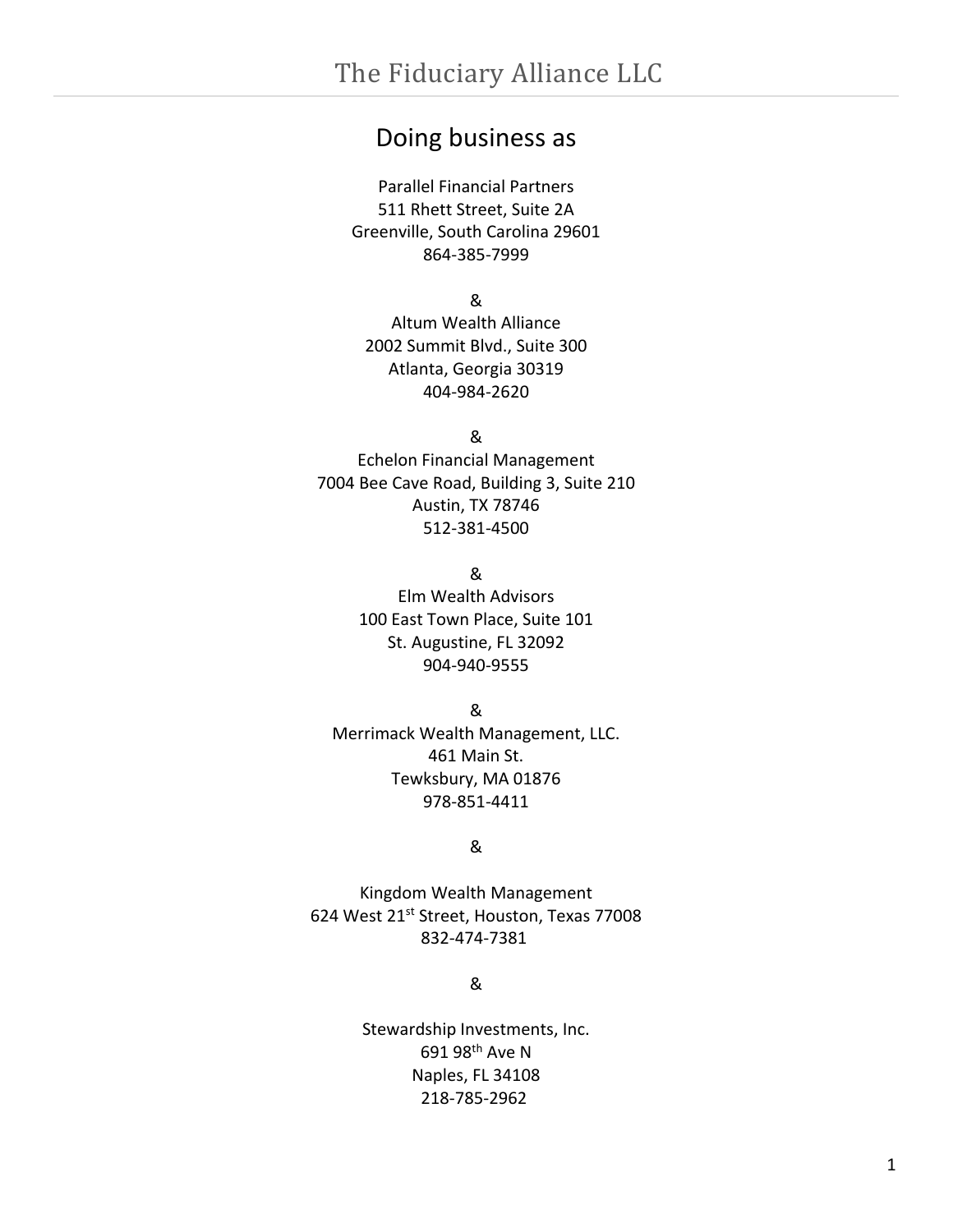## **Form ADV Part 2A – Firm Brochure** Dated March 22, 2022

This Brochure provides information about the qualifications and business practices of Fiduciary Alliance LLC, "The Fiduciary Alliance". Fiduciary Alliance LLC has seven divisions as listed above. If you have any questions about the contents of this Brochure, please contact us at 864-385-7999. The information in this Brochure has not been approved or verified by the United States Securities and Exchange Commission or by any state securities authority.

Fiduciary Alliance LLC is registered as an Investment Adviser with the Securities and Exchange Commission. Registration of an Investment Adviser does not imply any level of skill or training.

Additional information about The Fiduciary Alliance is available on the SEC's website at [www.adviserinfo.sec.gov](http://www.adviserinfo.sec.gov/) which can be found using the firm's identification number 284924.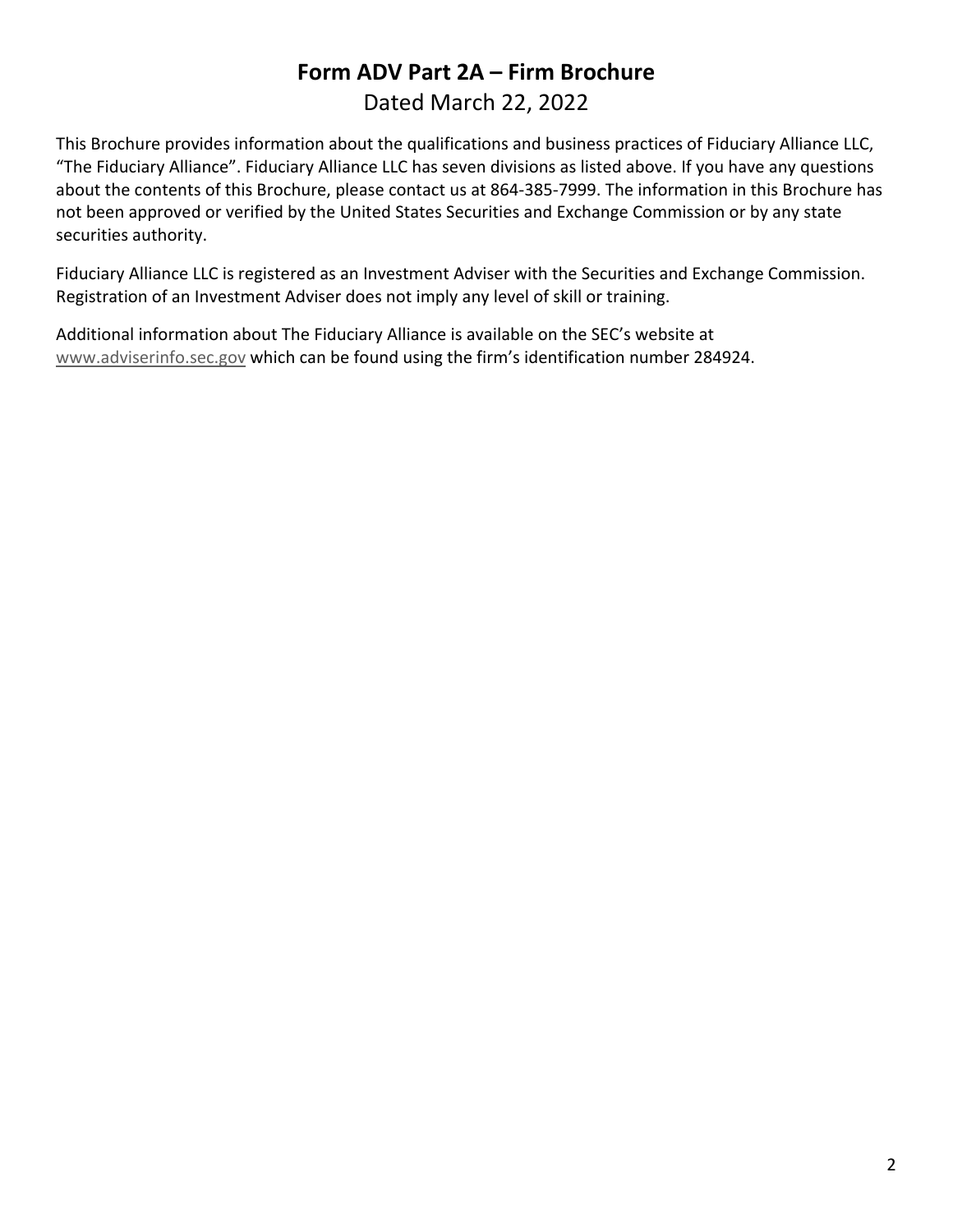## <span id="page-2-0"></span>Item 2: Material Changes

This Brochure dated March 22, 2022, provides you with a summary of Fiduciary Alliance LLC, ("Fiduciary Alliance LLC, the Firm") advisory services and fees, professionals, certain business practices and policies, as well as actual or potential conflicts of interest, among other things. This Item 2 is used to provide our clients with a summary of new and/or updated information; the Firm will inform you of the revision(s) based on the nature of the information as follows.

**Annual Update:** The Firm is required to update certain information at least annually, within 90 days of the Firm's fiscal year end of December 31. We will provide you with either a summary of the revised information with an offer to deliver the full revised Brochure within 120 days of our fiscal year end or we will provide you with our revised Brochure that will include a summary of those changes in this Item.

**Material Changes:** Should a material change in our operations occur, depending on the nature of the change, the Firm will promptly communicate this change to clients (and it will be summarized in this Item). "Material Changes" requiring prompt notification will include changes of ownership or control; location; disciplinary proceedings; significant changes to our advisory services or advisory affiliates; or any information that is critical to a client's full understanding of who the Firm is, how to find us, and how we do business.

• As of December 2021, the Firm implemented policies to the Department of Labor Prohibited Transaction Exemption 2020-02 ("PTE 2020-02") regarding rollover recommendations.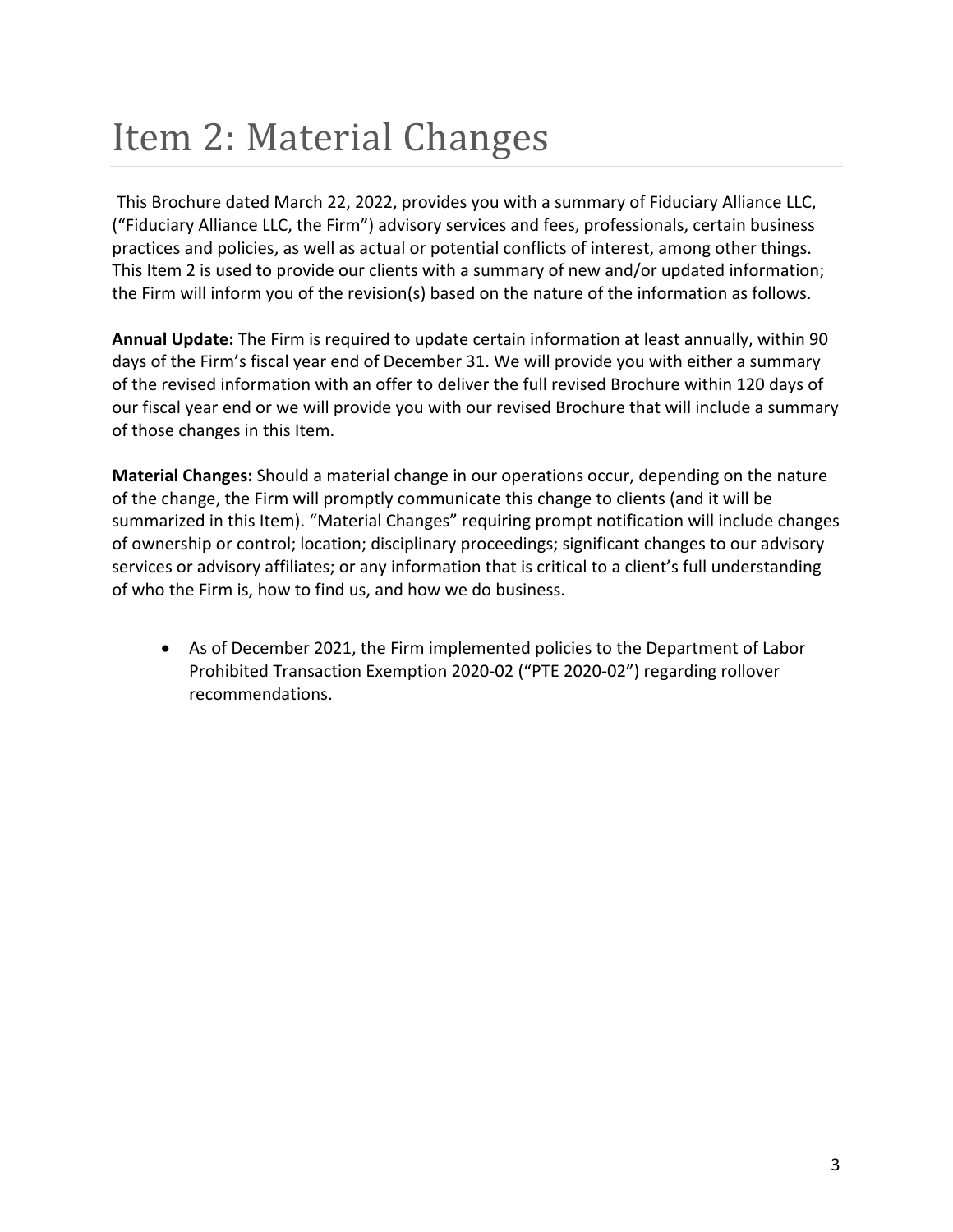## Item 3: Table of Contents

## **Contents**

| Item 11: Code of Ethics, Participation or Interest in Client Transactions and Personal Trading19 |
|--------------------------------------------------------------------------------------------------|
|                                                                                                  |
|                                                                                                  |
|                                                                                                  |
|                                                                                                  |
|                                                                                                  |
|                                                                                                  |
|                                                                                                  |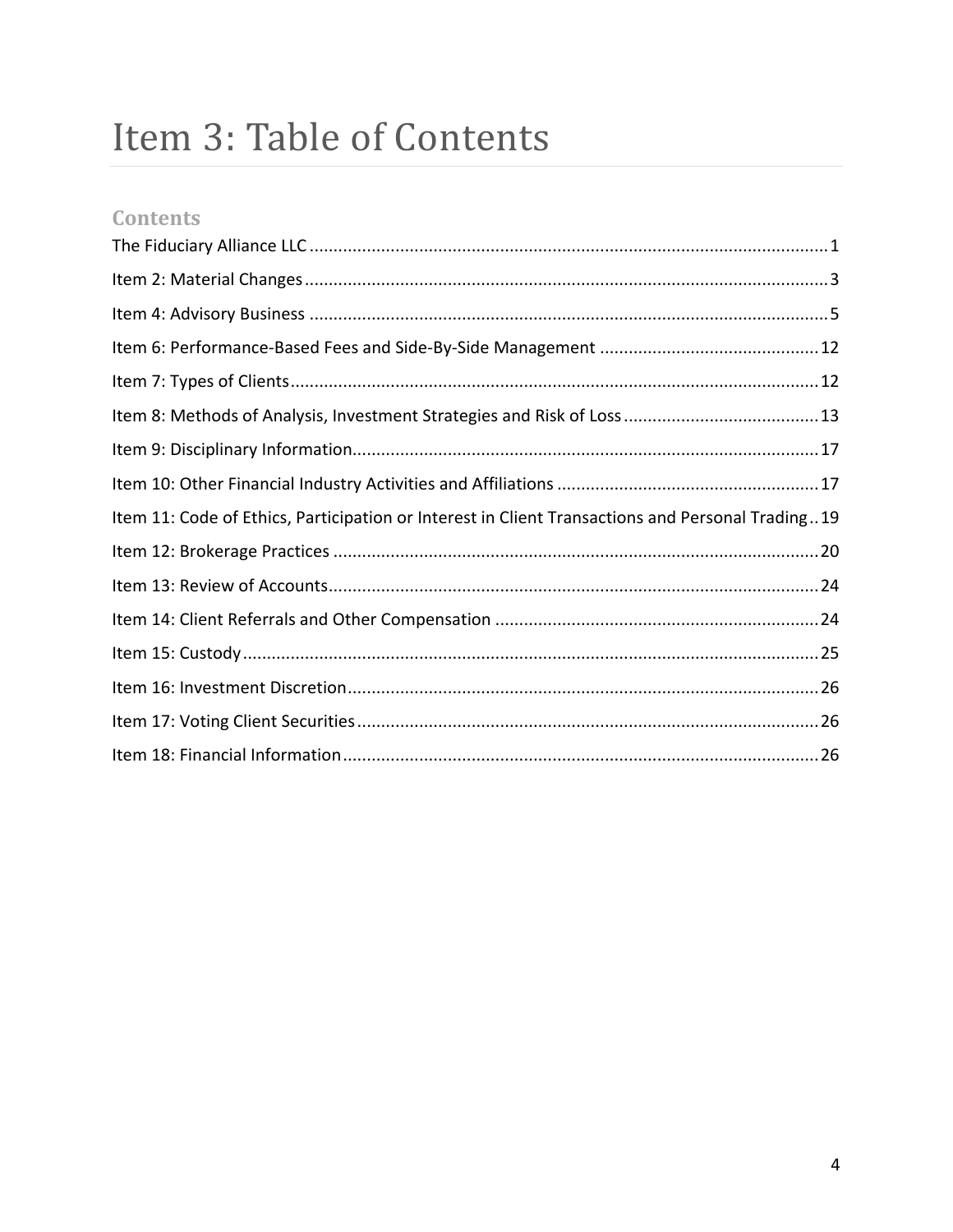## <span id="page-4-0"></span>Item 4: Advisory Business

## **Description of Advisory Firm**

Fiduciary Alliance LLC is a registered as an Investment Adviser with the Securities and Exchange Commission. We were founded in August of 2016. Brian Boughner and Anthony Mahfood are the principal owners of The Fiduciary Alliance. Our firm offers services through our network of investment advisor representatives ("Advisor Representatives" or "IARs"). IARs may have their own legal business entities whose trade names and logos are used for marketing purposes and may appear on marketing materials or client statements. The Client should understand that the businesses are legal entities of the IAR and not of our firm Fiduciary Alliance, LLC. The IARs are under the supervision of our firm Fiduciary Alliance, LLC., and the advisory services of the IAR are provided through our firm Fiduciary Alliance, LLC. Our firm Fiduciary Alliance, LLC has the arrangement described above with the following Advisor Representatives: Parallel Financial, Altum Wealth Alliance, Echelon Financial Management, Elm Wealth Advisors, Merrimack Wealth Management, Kingdom Wealth Management, & Stewardship Investments, Inc.

## **Types of Advisory Services**

#### **Investment Management Services**

We are in the business of managing individually tailored investment portfolios. Our firm provides continuous advice to a client regarding the investment of client funds based on the individual needs of the client. Through personal discussions in which goals and objectives based on a client's particular circumstances are established, we develop a client's personal investment policy or an investment plan with an asset allocation target and create and manage a portfolio based on that policy and allocation target. During our data-gathering process, we determine the client's individual objectives, time horizons, risk tolerance, and liquidity needs. We may also review and discuss a client's prior investment history, as well as family composition and background. We provide this service on a discretionary basis and may hire third party investment managers for our clients.

Account supervision is guided by the stated objectives of the client (e.g., maximum capital appreciation, growth, income, or growth and income), as well as tax considerations. Clients may impose reasonable restrictions on investing in certain securities, types of securities, or industry sectors. Fees pertaining to this service are outlined in Item 5 of this brochure.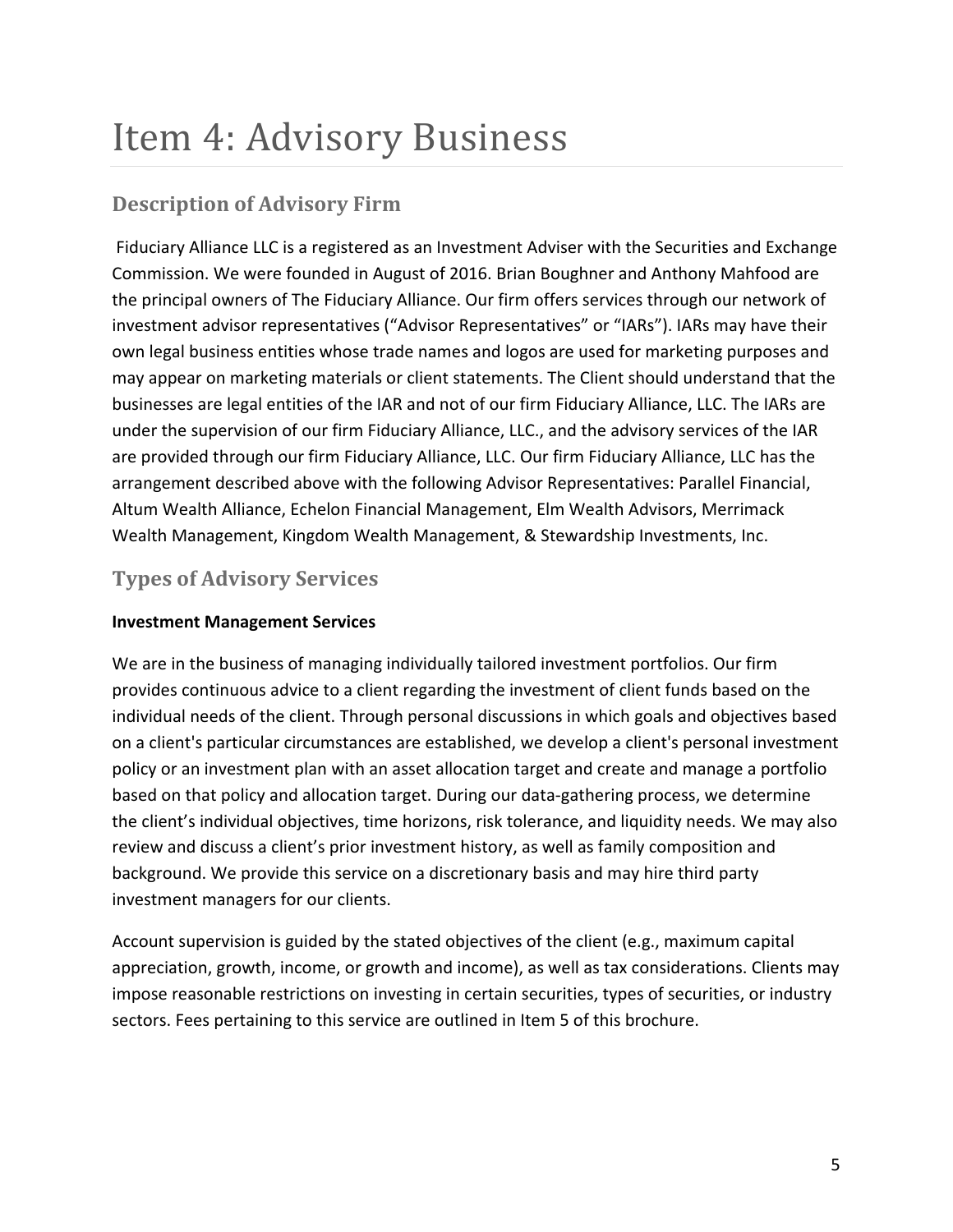#### **Financial Planning**

Financial planning is a comprehensive evaluation of a client's current and future financial state by using currently known variables to predict future cash flows, asset values and withdrawal plans. The key defining aspect of financial planning is that through the financial planning process, all questions, information and analysis will be considered as they impact and are impacted by the entire financial and life situation of the client. Clients purchasing this service will receive a written or an electronic report, providing the client with a detailed financial plan designed to achieve his or her stated financial goals and objectives.

The client always has the right to decide whether or not to act upon our recommendations. If the client elects to act on any of the recommendations, the client always has the right to effect the transactions through anyone of their choosing.

In general, the financial plan will address any or all of the following areas of concern. The client and advisor will work together to select the specific areas to cover. These areas may include, but are not limited to, the following:

- **Business Planning:** We provide consulting services for clients who currently operate their own business, are considering starting a business, or are planning for an exit from their current business. Under this type of engagement, we work with you to assess your current situation, identify your objectives, and develop a plan aimed at achieving your goals.
- **Cash Flow and Debt Management**: We will conduct a review of your income and expenses to determine your current surplus or deficit along with advice on prioritizing how any surplus should be used or how to reduce expenses if they exceed your income. Advice may also be provided on which debts to pay off first based on factors such as the interest rate of the debt and any income tax ramifications. We may also recommend what we believe to be an appropriate cash reserve that should be considered for emergencies and other financial goals, along with a review of accounts (such as money market funds) for such reserves, plus strategies to save desired amounts.
- **College Savings**: Includes projecting the amount that will be needed to achieve college or other post-secondary education funding goals, along with advice on ways for you to save the desired amount. Recommendations as to savings strategies are included, and, if needed, we will review your financial picture as it relates to eligibility for financial aid or the best way to contribute to grandchildren (if appropriate).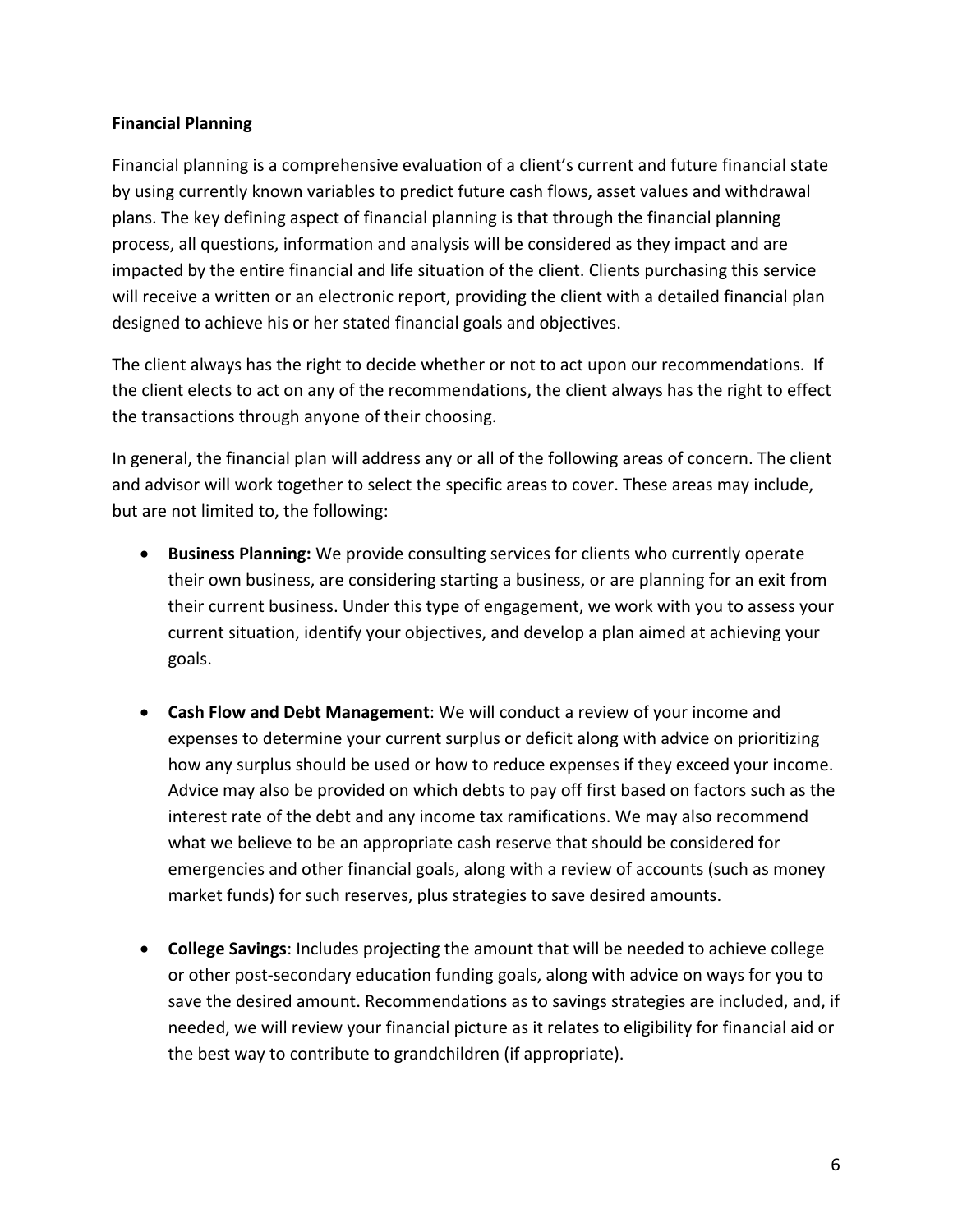- **Employee Benefits Optimization**: We will provide review and analysis as to whether you, as an employee, are taking the maximum advantage possible of your employee benefits. If you are a business owner, we will consider and/or recommend the various benefit programs that can be structured to meet both business and personal retirement goals.
- **Estate Planning**: This usually includes an analysis of your exposure to estate taxes and your current estate plan, which may include whether you have a will, powers of attorney, trusts and other related documents. Our advice also typically includes ways for you to minimize or avoid future estate taxes by implementing appropriate estate planning strategies such as the use of applicable trusts.

We always recommend that you consult with a qualified attorney when you initiate, update, or complete estate planning activities. We may provide you with contact information for attorneys who specialize in estate planning when you wish to hire an attorney for such purposes. From time-to-time, we will participate in meetings or phone calls between you and your attorney with your approval or request.

- **Financial Goals**: We will help clients identify financial goals and develop a plan to reach them. We will identify what you plan to accomplish, what resources you will need to make it happen, how much time you will need to reach the goal, and how much you should budget for your goal.
- **Insurance**: Review of existing policies to ensure proper coverage for life, health, disability, long-term care, liability, home and automobile.
- **Investment Analysis**: This may involve developing an asset allocation strategy to meet clients' financial goals and risk tolerance, providing information on investment vehicles and strategies, reviewing employee stock options, as well as assisting you in establishing your own investment account at a selected broker/dealer or custodian. The strategies and types of investments we may recommend are further discussed in Item 8 of this brochure.
- **Retirement Planning**: Our retirement planning services typically include projections of your likelihood of achieving your financial goals, typically focusing on financial independence as the primary objective. For situations where projections show less than the desired results, we may make recommendations, including those that may impact the original projections by adjusting certain variables (e.g., working longer, saving more,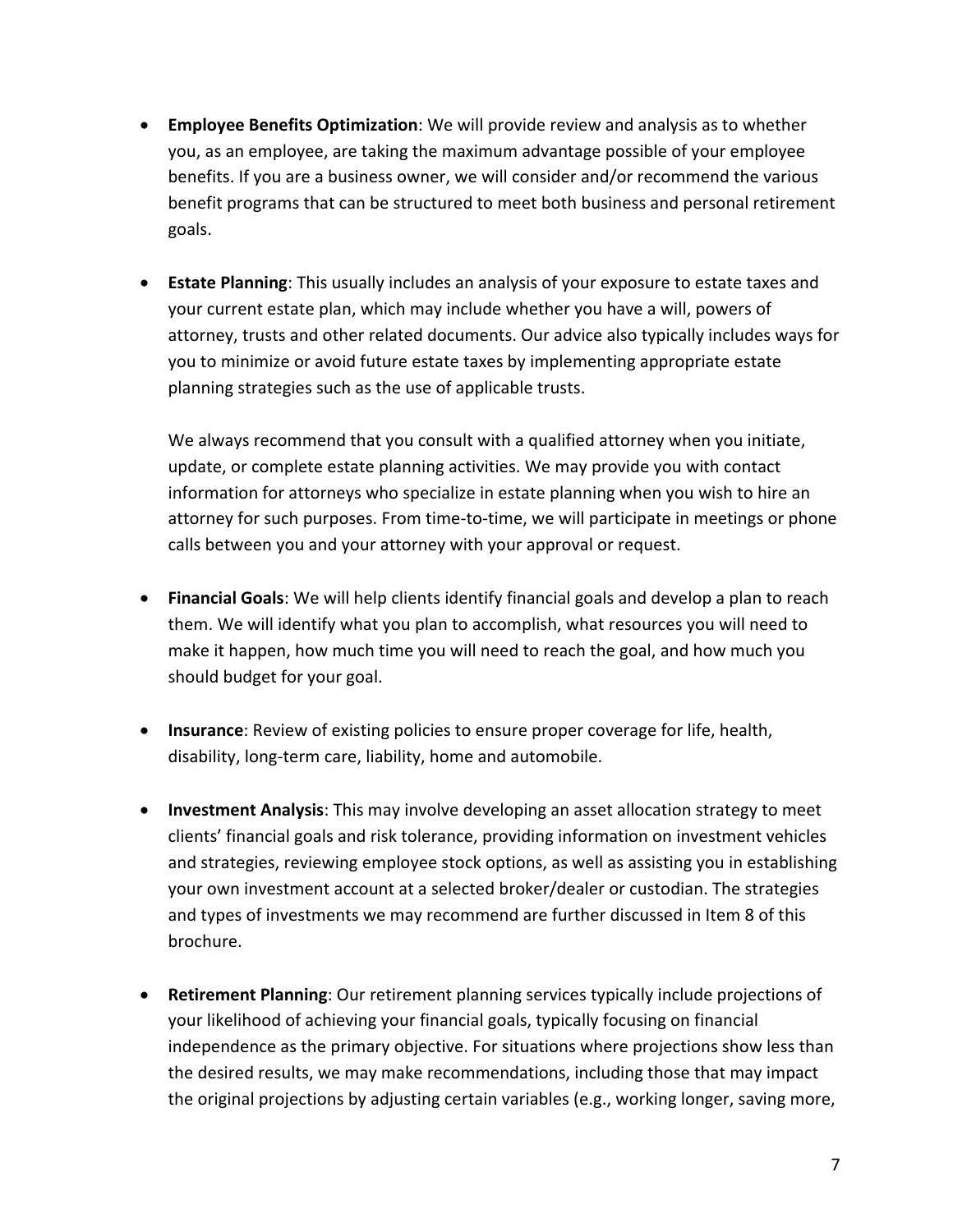spending less, taking more risk with investments).

If you are near retirement or already retired, advice may be given on appropriate distribution strategies to minimize the likelihood of running out of money or having to adversely alter spending during your retirement years.

• **IRA Rollover Considerations and Recommendations**: As part of our investment advisory services to you, we may recommend that you withdraw the assets from your employer's retirement plan and roll the assets over to an individual retirement account (IRA) that we will manage on your behalf. If you elect to roll the assets to an IRA that is subject to our management, we will charge you an asset-based fee as set forth in the agreement you executed with our firm. This practice presents a conflict of interest because persons providing investment advice on our behalf have an incentive to recommend a rollover to you for the purpose of generating fee-based compensation rather than solely based on your needs. You are under no obligation, contractually or otherwise, to complete the rollover. Moreover, if you do complete the rollover, you are under no obligation to have the assets in an IRA managed by our firm.

We comply with the Department of Labor ("DOL") Prohibited Transaction Exemption 2020-02 ("PTE 2020-02") where applicable. Our firm is providing the following additional acknowledgment:

When the Adviser provides investment advice to individuals regarding a retirement plan account or individual retirement account, the firm is deemed a fiduciary within the meaning of Title I of the Employee Retirement Income Security Act and/or the Internal Revenue Code, as applicable, which are laws governing retirement accounts. The way the Adviser makes money creates potential conflicts with a client's interest. Therefore, the Adviser, operates under a special rule which requires the firm to act in a client's best interest and not put the Adviser's interest ahead of the client. Under this special rule's provisions, the Adviser must:

- Meet a professional standard of care when making investment recommendations (give prudent advice);
- Never put the Adviser's financial interests ahead of a client when making recommendations (give loyal advice);
- Avoid misleading statements about conflicts of interest, fees and investments;
- Follow policies and procedures designed to ensure advice given is in the client's best interest;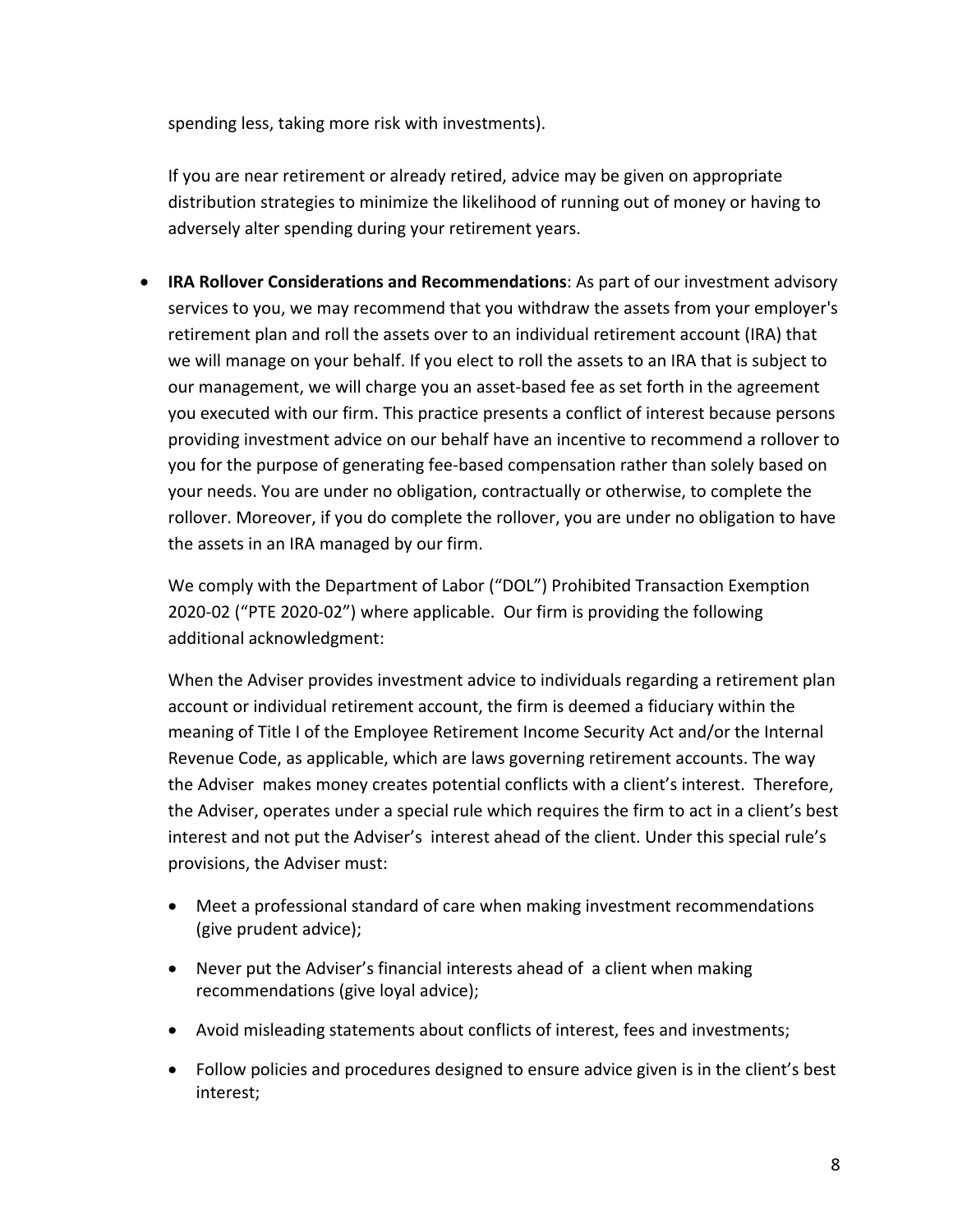- Charge no more than is reasonable for services; and
- Provide basic information about conflicts of interest.

The Adviser benefits financially from the rollover of a client's assets from a retirement account to an account managed by the firm. This is a primary conflict of interest because when the Adviser provides investment advice, the assets increase the firm assets under management and, in turn, advisory fees. To meet the fiduciary responsibility the Adviser only recommends a rollover when it is deemed in the client's best interest.

- **Risk Management:** A risk management review includes an analysis of your exposure to major risks that could have a significantly adverse effect on your financial picture, such as premature death, disability, property and casualty losses, or the need for long-term care planning. Advice may be provided on ways to minimize such risks and about weighing the costs of purchasing insurance versus the benefits of doing so and, likewise, the potential cost of not purchasing insurance ("self-insuring").
- **Tax Planning Strategies:** Advice may include ways to minimize current and future income taxes as a part of your overall financial planning picture. For example, we may make recommendations on which type of account(s) or specific investments should be owned based in part on their "tax efficiency," with consideration that there is always a possibility of future changes to federal, state or local tax laws and rates that may affect your situation.

We recommend that you consult with a qualified tax professional before initiating any tax planning strategy, and we may provide you with contact information for accountants or attorneys who specialize in this area if you wish to hire someone for such purposes. We will participate in meetings or phone calls between you and your tax professional with your approval.

### **Client Tailored Services and Client Imposed Restrictions**

We offer the same suite of services to all of our clients. However, specific client recommendations are dependent upon a client Investment Policy Statement, which outlines each client's current situation (income, tax levels, and risk tolerance levels) and is used to construct a client specific plan to aid in the selection of a portfolio that matches restrictions, needs, and targets.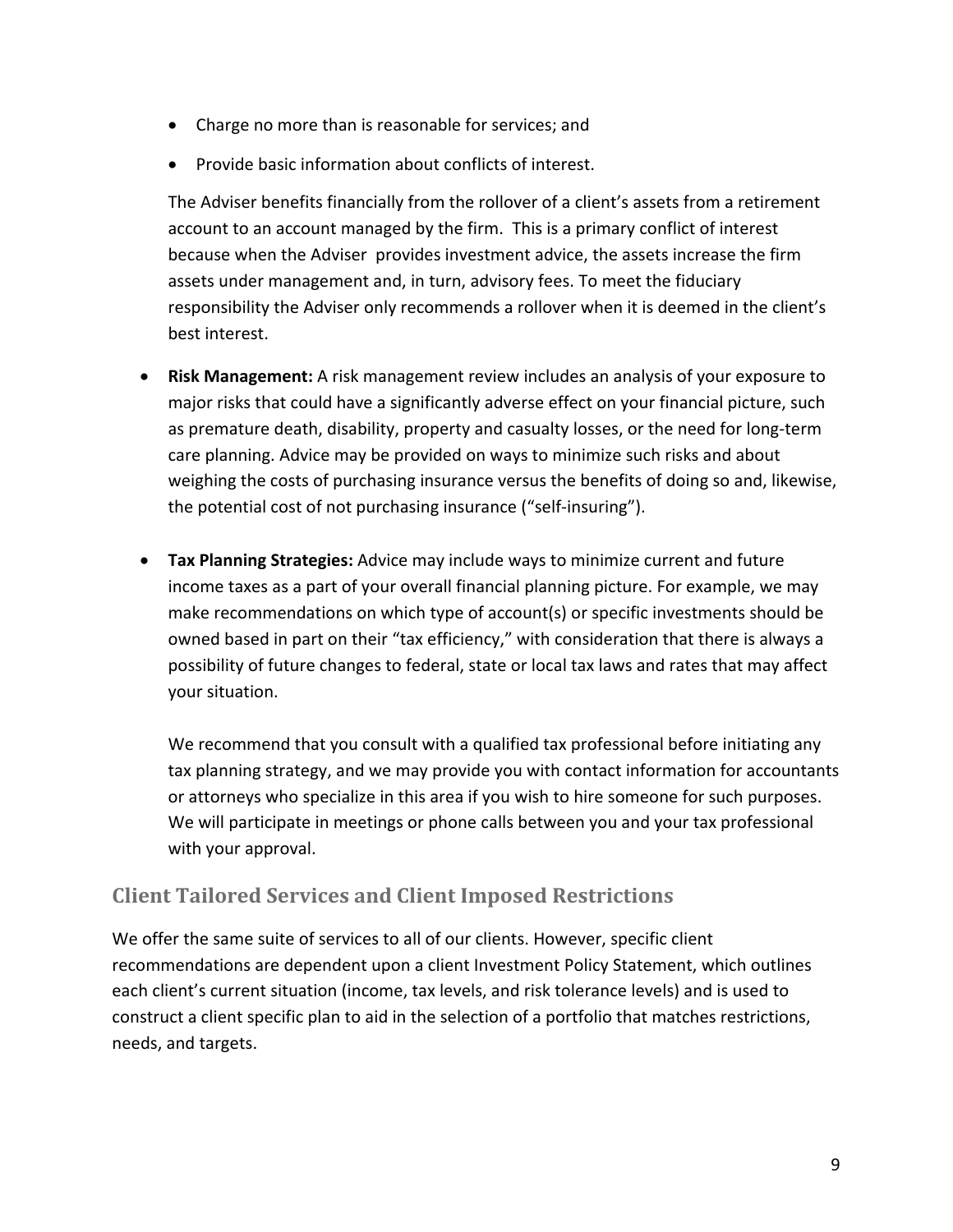### **Wrap Fee Programs**

We do not participate in wrap fee programs.

### **Client Assets Under Management**

As of December 31, 2021, we provide continuous management services of \$603,631,942 in client assets on a discretionary basis and \$22,650,726 in client assets on a non-discretionary.

## Item 5: Fees and Compensation

Please note, unless a client has received the firm's disclosure brochure at least 48 hours prior to signing the investment advisory contract, the investment advisory contract may be terminated by the client within five (5) business days of signing the contract without incurring any advisory fees and without penalty. How we are paid depends on the type of advisory service we are performing. Please review the fee and compensation information below.

#### **Investment Management Services**

Our standard advisory fee is based on the market value of the assets under management and can be up to 2.00%. The annual fees are negotiable and are pro-rated and paid in advance on a quarterly basis. No increase in the annual fee shall be effective without agreement from the client by signing a new agreement or amendment to their current advisory agreement. In the event a third-party investment manager is used, their fee is separate from the fee paid to The Fiduciary Alliance.

Advisory fees are directly debited from client accounts, or the client may choose to pay by check. Accounts initiated or terminated during a calendar quarter will be charged a pro-rated fee based on the amount of time remaining in the billing period. An account may be terminated with written notice. Upon termination of the account, any unearned fee will be refunded to the client on a prorated basis.

### **Financial Planning Fixed Fee**

The fixed fee will be agreed upon before the start of any work. The fixed fee can range between \$500.00 and \$6,000.00. The fee is negotiable. The fee is due at the beginning of process; however, The Fiduciary Alliance will not bill an amount above \$1,200.00 more than 6 months in advance. This service can be terminated with 30 calendar days written notice. In the event of early termination, the client will be billed for the hours worked at a rate of \$350.00 per hour and the client will be refunded the difference.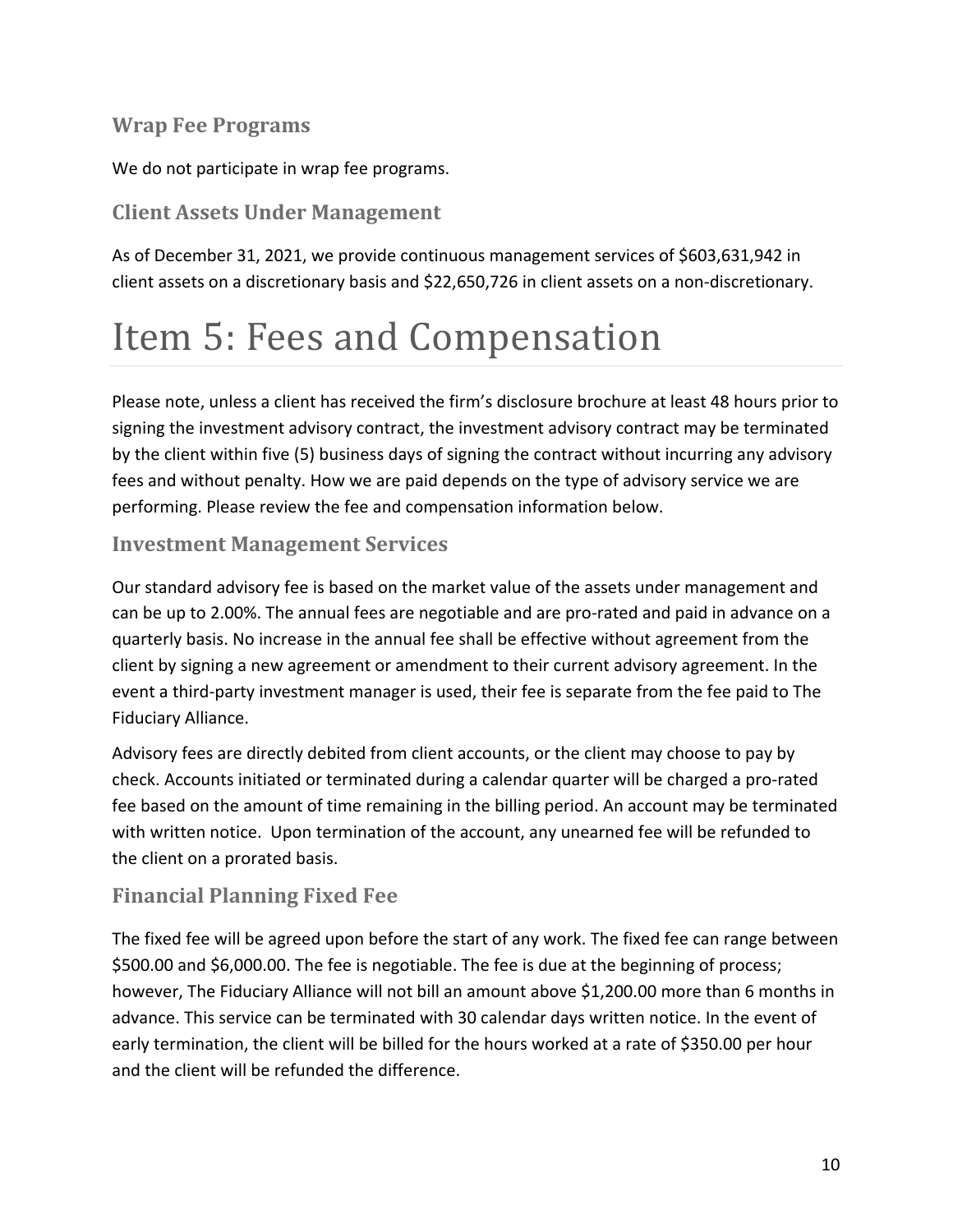### **Financial Planning Hourly Fee**

For financial plans completed on an hourly basis, rate is \$350.00 per hour. The fee is negotiable. The fee is due at the beginning of process; however, The Fiduciary Alliance will not bill an amount above \$1,200.00 more than 6 months in advance. This service can be terminated with 30 calendar days written notice. In the event of early termination, the client will be billed for the hours worked and the client will be refunded the difference.

#### **Other Types of Fees and Expenses**

Our fees are exclusive of brokerage commissions, transaction fees, and other related costs and expenses that may be incurred by the client. Clients may incur certain charges imposed by custodians, brokers, and other third parties such as custodial fees, deferred sales charges, oddlot differentials, transfer taxes, wire transfer and electronic fund fees, and other fees and taxes on brokerage accounts and securities transactions. Mutual fund and exchange traded funds also charge internal management fees, which are disclosed in a fund's prospectus. Such charges, fees and commissions are exclusive of and in addition to our fee, and we shall not receive any portion of these commissions, fees, and costs.

Item 12 further describes the factors that we consider in selecting or recommending brokerdealers for client's transactions and determining the reasonableness of their compensation (e.g., commissions).

We do not accept compensation for the sale of securities or other investment products including asset-based sales charges or service fees from the sale of mutual funds.

We provide an additional service for accounts not directly held in our custody, but where we do have discretion, and may leverage an Order Management System to implement tax-efficient asset location and opportunistic rebalancing strategies on behalf of the client. These are primarily 401(k) accounts, Health Savings Accounts (HSAs) and other assets we do not custody. We regularly review the available investment options in these accounts, monitor them, and rebalance and implement our strategies in the same way we do other accounts, though using different tools as necessary. All clients engaging in Investment Management Services must either engage in Comprehensive Financial Planning or meet a \$150,000 minimum of assets under management. This fee will be assessed and billed quarterly. Specifically, the exact amount charged is determined by the daily average over the course of the quarter. The current exception for this is directly-managed held-away accounts, which are determined by the account value at the end of the quarter. In either case, if the Adviser only manages your assets for part of a quarter, the charge will be prorated. The advisory fee is a blended fee and is calculated by assessing the percentage rates using the predefined levels of assets as shown in the above chart and applying the fee to the daily average of the account value or the account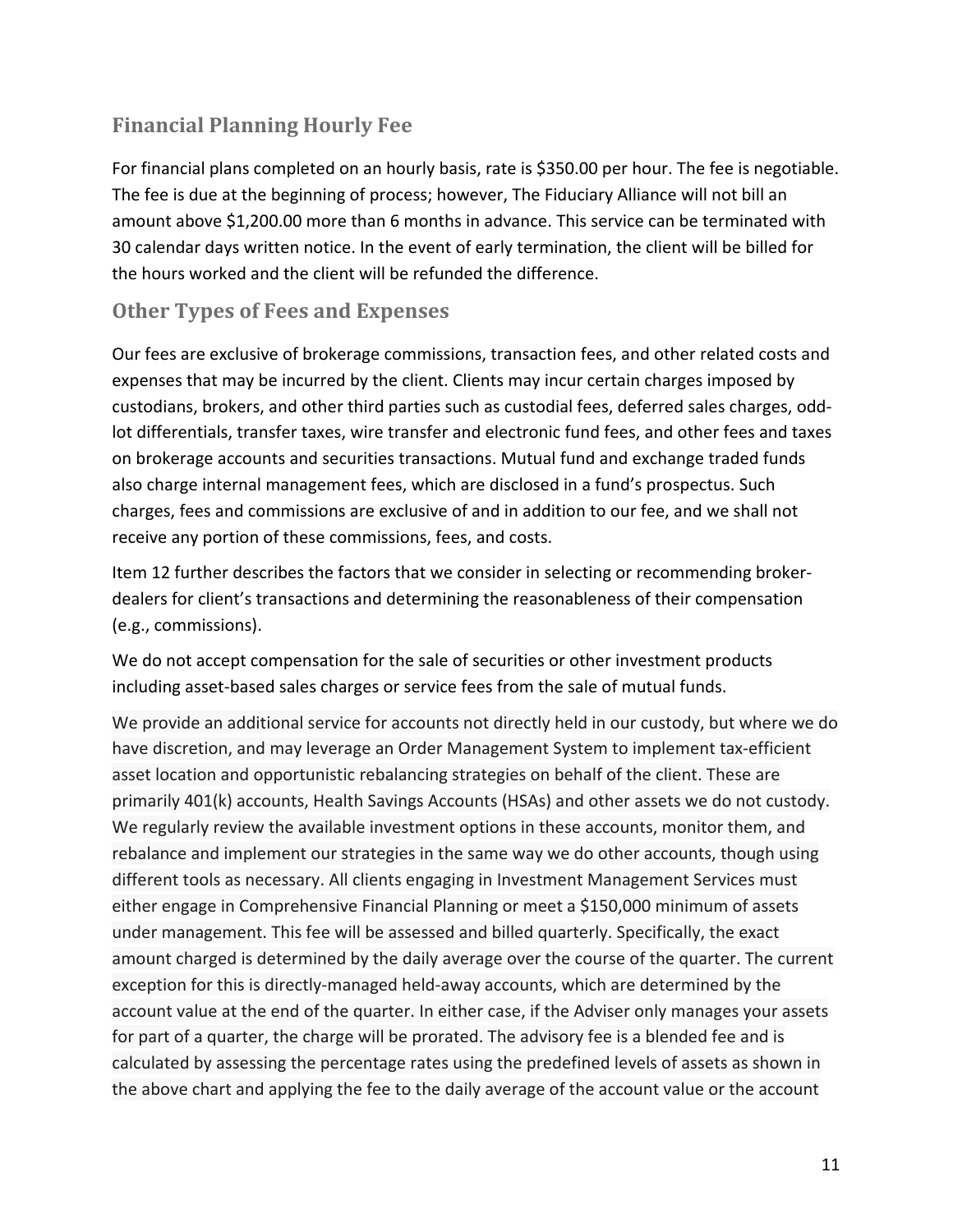value as of the last day of the previous quarter (per the paragraph above), resulting in a combined weighted fee. For example, an account valued at \$2,000,000 would pay an effective fee of 1% with the annual fee being \$20,000 (a quarterly fee of \$5,00). Investment management fees are generally directly debited on a pro rata basis from client accounts. The exception for this is directly-managed held-away accounts, such as 401(k)'s. As it is impossible to directly debit the fees from these accounts, those fees will be assigned to the client's taxable accounts on a pro-rata basis. If the client does not have a taxable account, those fees will be billed directly to the client. Accounts initiated or terminated during a calendar quarter will be charged a pro-rated fee based on the amount of time remaining in the billing period. An account may be terminated with written notice at least 15 calendar days in advance. Since fees are paid in arrears, no rebate will be needed upon termination of the account.

## **Commissionable Securities Sales**

Representatives of our firm are registered representatives of Purshe Kaplan Sterling Investments, Inc ("PKS"), member FINRA/SIPC. As such they are able to accept compensation for the sale of securities or other investment products, including distribution or service ("trail") fees from the sale of mutual funds. Clients should be aware that the practice of accepting commissions for the sale of securities presents a conflict of interest and gives our firm and/or our representatives an incentive to recommend investment products based on the compensation received. Our firm generally addresses commissionable sales conflicts that arise when explaining to clients these sales create an incentive to recommend based on the compensation to be earned and/or when recommending commissionable mutual funds, explaining that "no-load" funds are also available.

# <span id="page-11-0"></span>Item 6: Performance-Based Fees and Side-By-Side Management

We do not offer performance-based fees.

# <span id="page-11-1"></span>Item 7: Types of Clients

We provide financial planning and portfolio management services to individuals, high net-worth individuals and other investment advisers. We do not have a minimum account size requirement.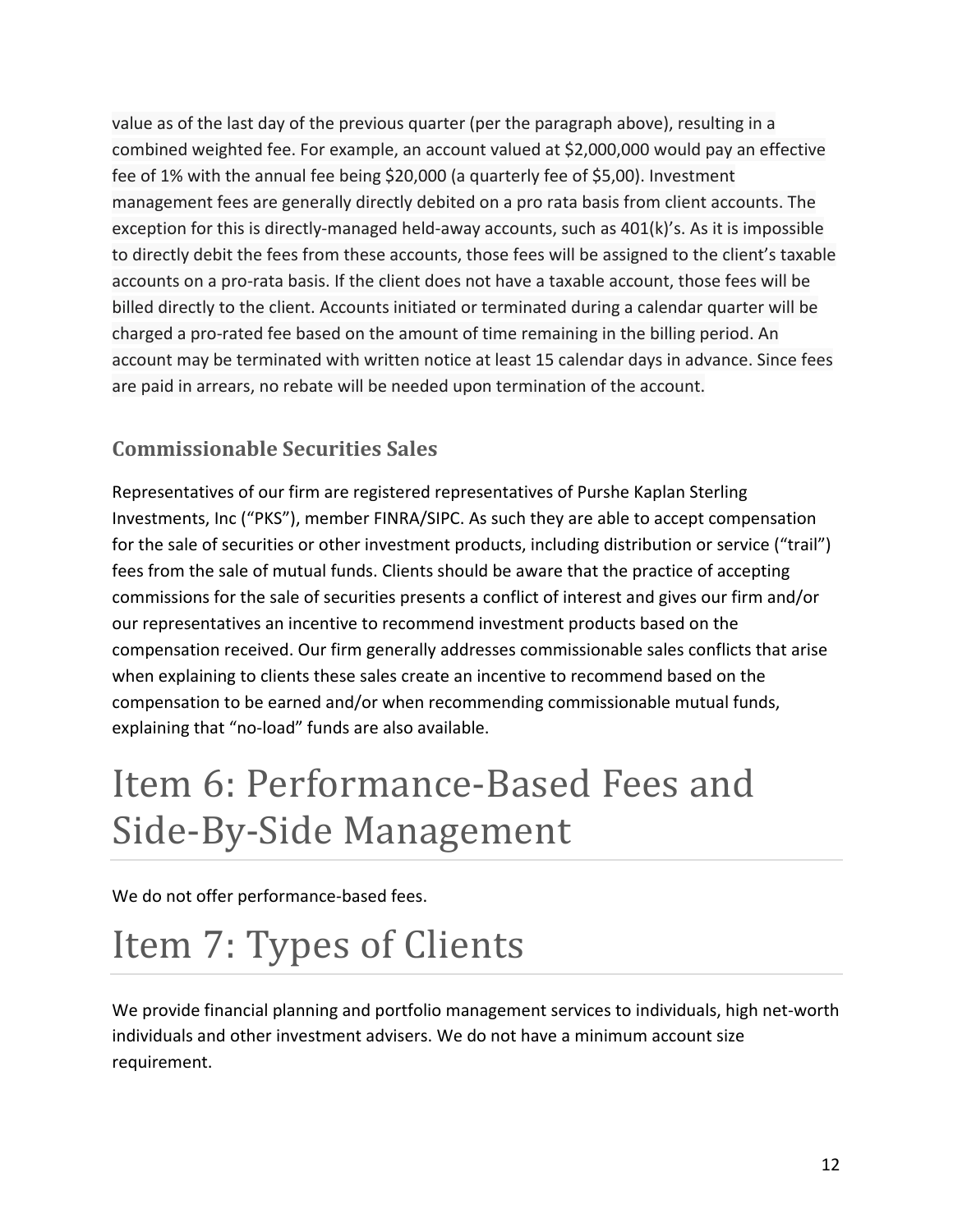# <span id="page-12-0"></span>Item 8: Methods of Analysis, Investment Strategies and Risk of Loss

Our primary methods of investment analysis are fundamental, technical, cyclical and charting analysis.

**Fundamental analysis** involves analyzing individual companies and their industry groups, such as a company's financial statements, details regarding the company's product line, the experience, and expertise of the company's management, and the outlook for the company's industry. The resulting data is used to measure the true value of the company's stock compared to the current market value. The risk of fundamental analysis is that information obtained may be incorrect and the analysis may not provide an accurate estimate of earnings, which may be the basis for a stock's value. If securities prices adjust rapidly to new information, utilizing fundamental analysis may not result in favorable performance.

**Technical analysis** involves using chart patterns, momentum, volume, and relative strength in an effort to pick sectors that may outperform market indices. However, there is no assurance of accurate forecasts or that trends will develop in the markets we follow. In the past, there have been periods without discernible trends and similar periods will presumably occur in the future. Even where major trends develop, outside factors like government intervention could potentially shorten them.

Furthermore, one limitation of technical analysis is that it requires price movement data, which can translate into price trends sufficient to dictate a market entry or exit decision. In a trendless or erratic market, a technical method may fail to identify trends requiring action. In addition, technical methods may overreact to minor price movements, establishing positions contrary to overall price trends, which may result in losses. Finally, a technical trading method may under perform other trading methods when fundamental factors dominate price moves within a given market.

**Cyclical analysis** is a type of technical analysis that involves evaluating recurring price patterns and trends based upon business cycles. Economic/business cycles may not be predictable and may have many fluctuations between long term expansions and contractions. The lengths of economic cycles may be difficult to predict with accuracy and therefore the risk of cyclical analysis is the difficulty in predicting economic trends and consequently the changing value of securities that would be affected by these changing trends.

**Charting analysis** involves the gathering and processing of price and volume information for a particular security. This price and volume information is analyzed using mathematical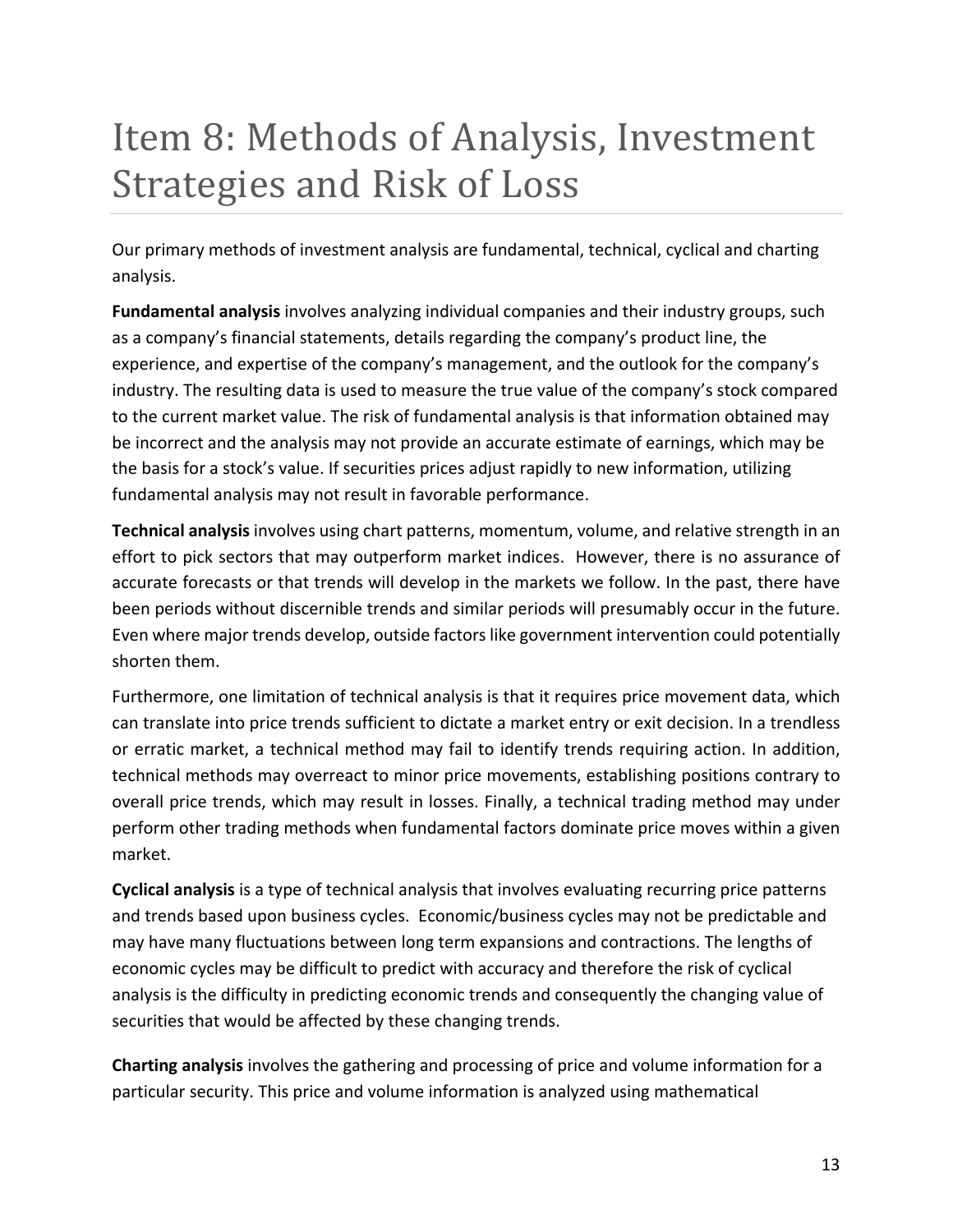equations. The resulting data is then applied to graphing charts, which is used to predict future price movements based on price patterns and trends. Charts may not accurately predict future price movements. Current prices of securities may not reflect all information about the security and day-to-day changes in market prices of securities may follow random patterns and may not be predictable with any reliable degree of accuracy.

We refer clients to third-party investment advisers ("outside managers"). Our analysis of outside managers involves the examination of the experience, expertise, investment philosophies, and past performance of the outside managers in an attempt to determine if that manager has demonstrated an ability to invest over a period of time and in different economic conditions. We monitor the manager's underlying holdings, strategies, concentrations and leverage as part of our overall periodic risk assessment. Additionally, as part of our duediligence process, we survey the manager's compliance and business enterprise risks. A risk of investing with an outside manager who has been successful in the past is that he/she may not be able to replicate that success in the future. In addition, as we do not control the underlying investments in an outside manager's portfolio, there is also a risk that a manager may deviate from the stated investment mandate or strategy of the portfolio, making it a less suitable investment for our clients. Moreover, as we do not control the manager's daily business and compliance operations, we may be unaware of the lack of internal controls necessary to prevent business, regulatory, or reputational deficiencies.

### **Material Risks Involved**

All investing strategies we offer involve risk and may result in a loss of your original investment which you should be prepared to bear. Many of these risks apply equally to stocks, bonds, commodities and any other investment or security. Material risks associated with our investment strategies are listed below.

**Market Risk:** Market risk involves the possibility that an investment's current market value will fall because of a general market decline, reducing the value of the investment regardless of the operational success of the issuer's operations or its financial condition.

**Strategy Risk:** The Adviser's investment strategies and/or investment techniques may not work as intended.

**Interest Rate Risk:** Bond (fixed income) prices generally fall when interest rates rise, and the value may fall below par value or the principal investment. The opposite is also generally true: bond prices generally rise when interest rates fall. In general, fixed income securities with longer maturities are more sensitive to these price changes. Most other investments are also sensitive to the level and direction of interest rates.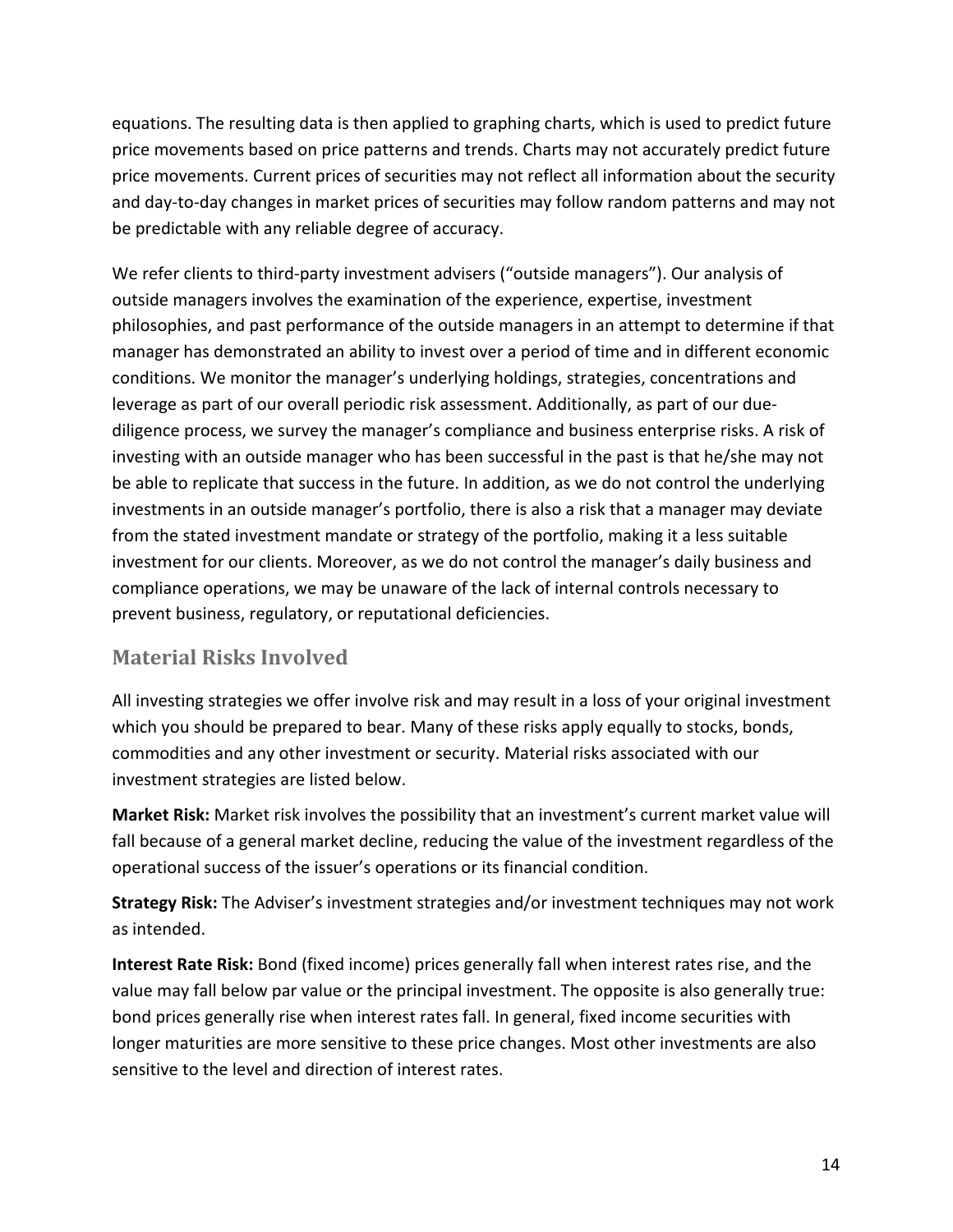**Inflation**: Inflation may erode the buying-power of your investment portfolio, even if the dollar value of your investments remains the same.

**Short Selling:** We may sell securities short in certain situations. Selling short involves the sale of borrowed securities. In order to sell a security short, we must borrow the security from a securities lender and deliver it to the buyer. We are then obligated to return the security to the lender at its request (although we remain free to return the security to the lender at any time prior to the lender's request). We ordinarily fulfill our obligation to return a security previously sold short by purchasing it in the open market.

The principal risk in selling a particular security short is that contrary to our expectation, the price of the security will rise, resulting in a loss equal to the difference between the cost of acquiring the security (for return to the lender) and the net proceeds of the short sale. This risk of loss is theoretically unlimited; since there is theoretically no limit on the price to which the security sold short may rise. Another risk is that we may be forced to unwind a short sale at a disadvantageous time for any number of reasons. For example, a lender may call back a stock at a time the market for such stock is illiquid or additional stock is not available to borrow. In addition, some traders may attempt to profit by making large purchases of a security that has been sold short. These traders hope that, by driving up the price of the security through their purchases, they will induce short sellers to seek to minimize their losses by buying the security in the open market for return to their lenders, thereby driving the price of the security even higher. In certain cases, we may find it difficult if not impossible to establish a desired short position because of a limited supply of the security available for borrowing. In these cases, we may be compelled to forego a potentially profitable investment opportunity.

**Use of Leverage**: We may use leverage in its investments, generally through borrowing to purchase financial instruments (e.g., traditional margin purchases). Moreover, to the extent we purchase securities with borrowed funds, the client's account value will tend to increase or decrease at a greater rate than if borrowed funds were not used, and a relatively small price movement in a position could result in immediate and substantial losses. In a given market setting, securities that we sell short (see "Short Selling" above) may rise in value while the value of our long positions may decline, resulting in a situation in which leverage compounds losses.

#### **Risks Associated with Securities**

Apart from the general risks outlined above which apply to all types of investments, specific securities may have other risks.

**Commercial Paper** is, in most cases, an unsecured promissory note that is issued with a maturity of 270 days or less. Being unsecured the risk to the investor is that the issuer may default.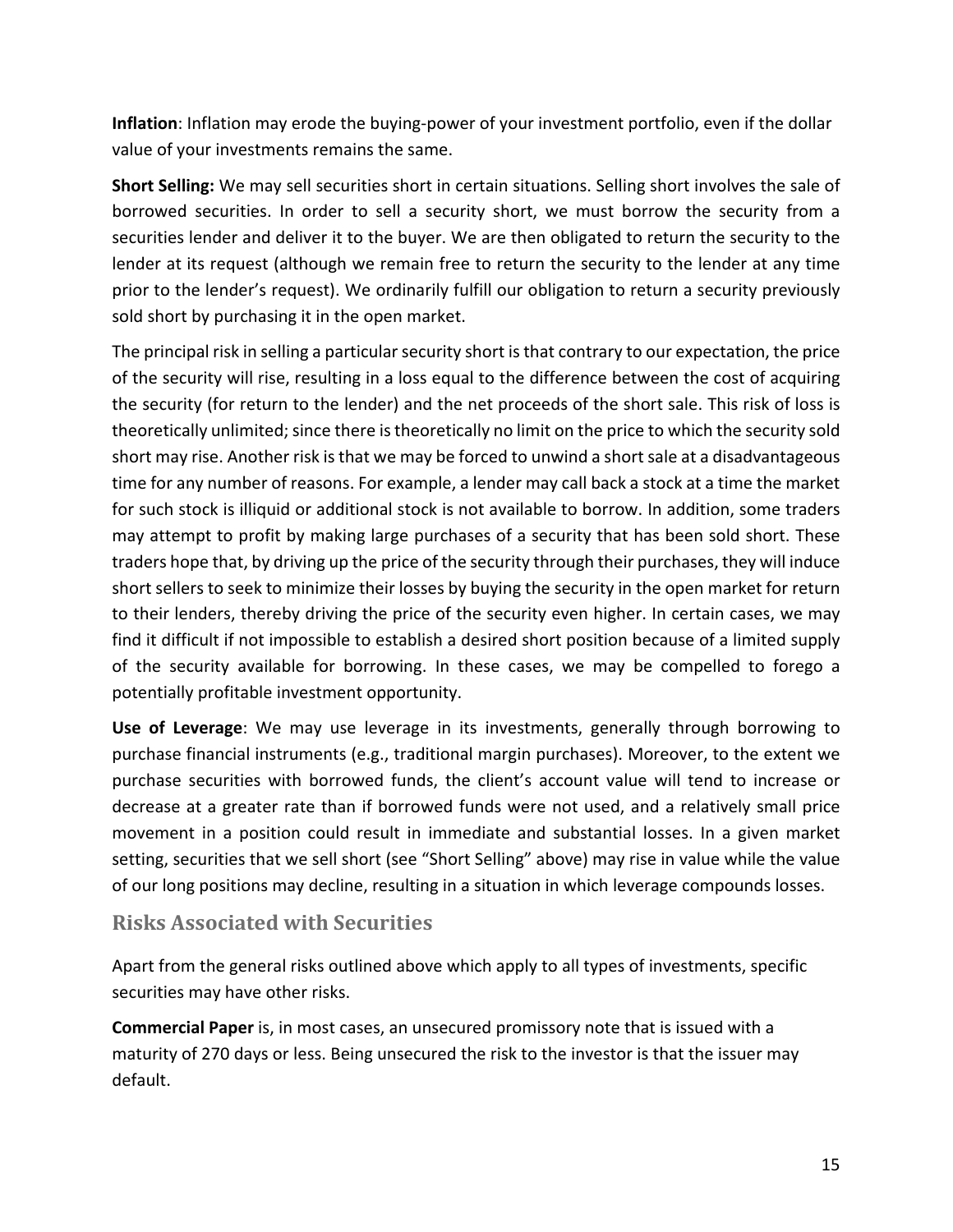**Common stocks** may go up and down in price quite dramatically, and in the event of an issuer's bankruptcy or restructuring could lose all value. A slower-growth or recessionary economic environment could have an adverse effect on the price of all stocks.

**Corporate Bonds** are debt securities to borrow money. Generally, issuers pay investors periodic interest and repay the amount borrowed either periodically during the life of the security and/or at maturity. Alternatively, investors can purchase other debt securities, such as zerocoupon bonds, which do not pay current interest, but rather are priced at a discount from their face values and their values accrete over time to face value at maturity. The market prices of debt securities fluctuate depending on such factors as interest rates, credit quality, and maturity. In general, market prices of debt securities decline when interest rates rise and increase when interest rates fall. The longer the time to a bond's maturity, the greater its interest rate risk.

**Municipal Bonds** are debt obligations generally issued to obtain funds for various public purposes, including the construction of public facilities. Municipal bonds pay a lower rate of return than most other types of bonds. However, because of a municipal bond's tax-favored status, investors should compare the relative after-tax return to the after-tax return of other bonds, depending on the investor's tax bracket. Investing in municipal bonds carries the same general risks as investing in bonds in general. Those risks include interest rate risk, reinvestment risk, inflation risk, market risk, call or redemption risk, credit risk, and liquidity and valuation risk.

**Options and other derivatives** carry many unique risks, including time-sensitivity, and can result in the complete loss of principal. While covered call writing does provide a partial hedge to the stock against which the call is written, the hedge is limited to the amount of cash flow received when writing the option. When selling covered calls, there is a risk the underlying position may be called away at a price lower than the current market price.

**Investment Companies Risk**. When a client invests in open end mutual funds or ETFs, the client indirectly bears its proportionate share of any fees and expenses payable directly by those funds. Therefore, the client will incur higher expenses, many of which may be duplicative. In addition, the client's overall portfolio may be affected by losses of an underlying fund and the level of risk arising from the investment practices of an underlying fund (such as the use of derivatives). ETFs are also subject to the following risks: (i) an ETF's shares may trade at a market price that is above or below their net asset value; (ii) the ETF may employ an investment strategy that utilizes high leverage ratios; or (iii) trading of an ETF's shares may be halted if the listing exchange's officials deem such action appropriate, the shares are de-listed from the exchange, or the activation of market-wide "circuit breakers" (which are tied to large decreases in stock prices) halts stock trading generally. The Adviser has no control over the risks taken by the underlying funds in which clients invest.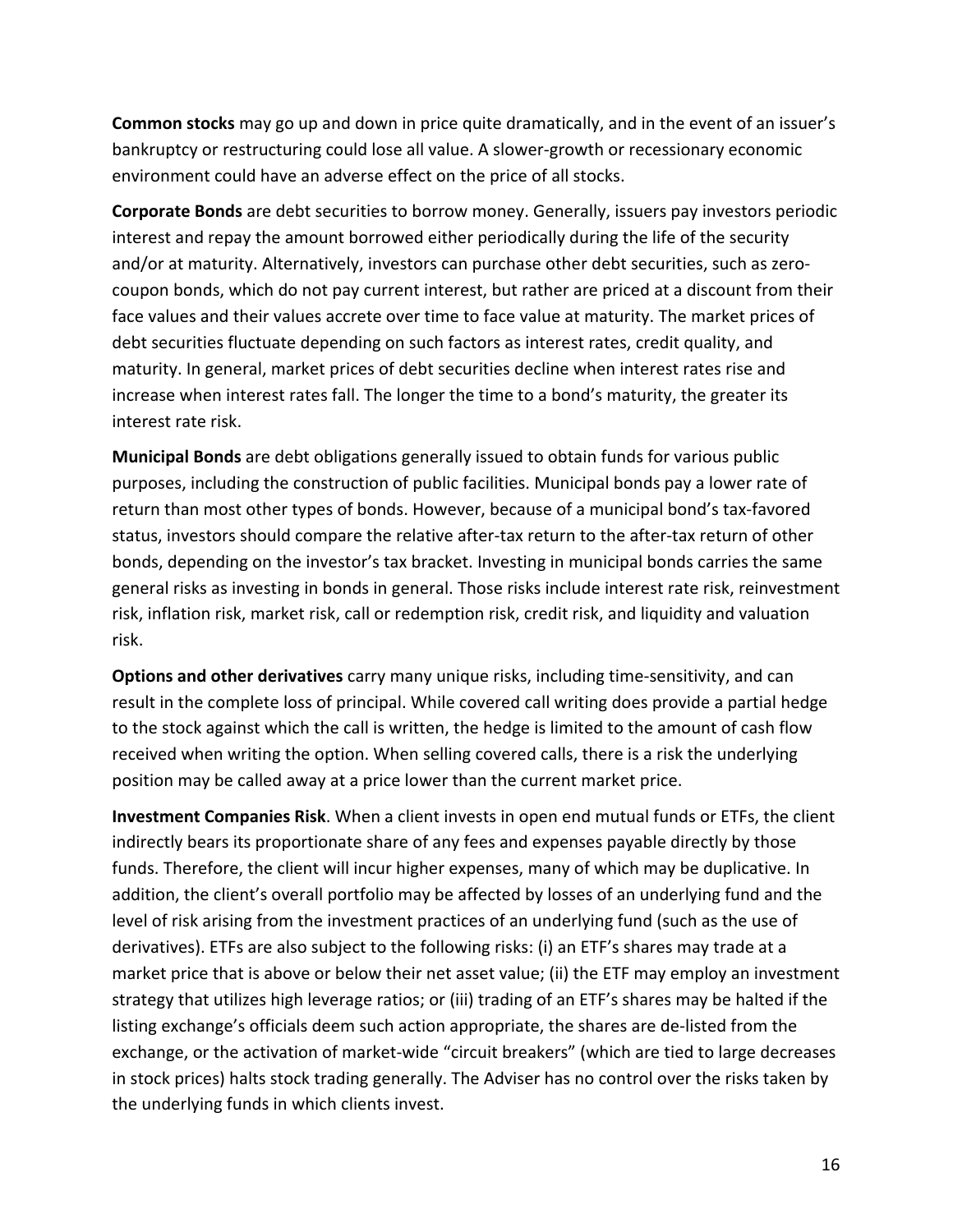# <span id="page-16-0"></span>Item 9: Disciplinary Information

## **Criminal or Civil Actions**

The Fiduciary Alliance and its management have not been involved in any criminal or civil action.

## **Administrative Enforcement Proceedings**

The Fiduciary Alliance and its management have not been involved in administrative enforcement proceedings.

## **Self-Regulatory Organization Enforcement Proceedings**

The Fiduciary Alliance and its management have not been involved in legal or disciplinary events that are material to a client's or prospective client's evaluation of The Fiduciary Alliance or the integrity of its management.

## <span id="page-16-1"></span>Item 10: Other Financial Industry Activities and Affiliations

Representatives of our firm are registered representatives of PKS, member FINRA/SIPC, and licensed insurance agents. As a result of these transactions, they receive commissions. A conflict of interest exists as these commissionable sales create an incentive to recommend products based on the compensation earned. To mitigate this potential conflict, our firm will act in the client's best interest.

Our firm is not registered, nor does it have an application pending to register, as a brokerdealer, futures commission merchant, commodity pool operator, commodity trading advisor, or an associated person of the foregoing entities.

Our firm does not recommend or select other investment advisers for clients. Our firm does not directly or indirectly receive compensation for the recommendation or selection of other investment advisers.

The Fiduciary Alliance employees Robert Moses, Chris Wilbratte, E.L. McLean, and Barry Dick, Joseph Nelson and Randall Neighbour are registered, or have an application pending to register, as a broker-dealer or a registered representative of a broker-dealer.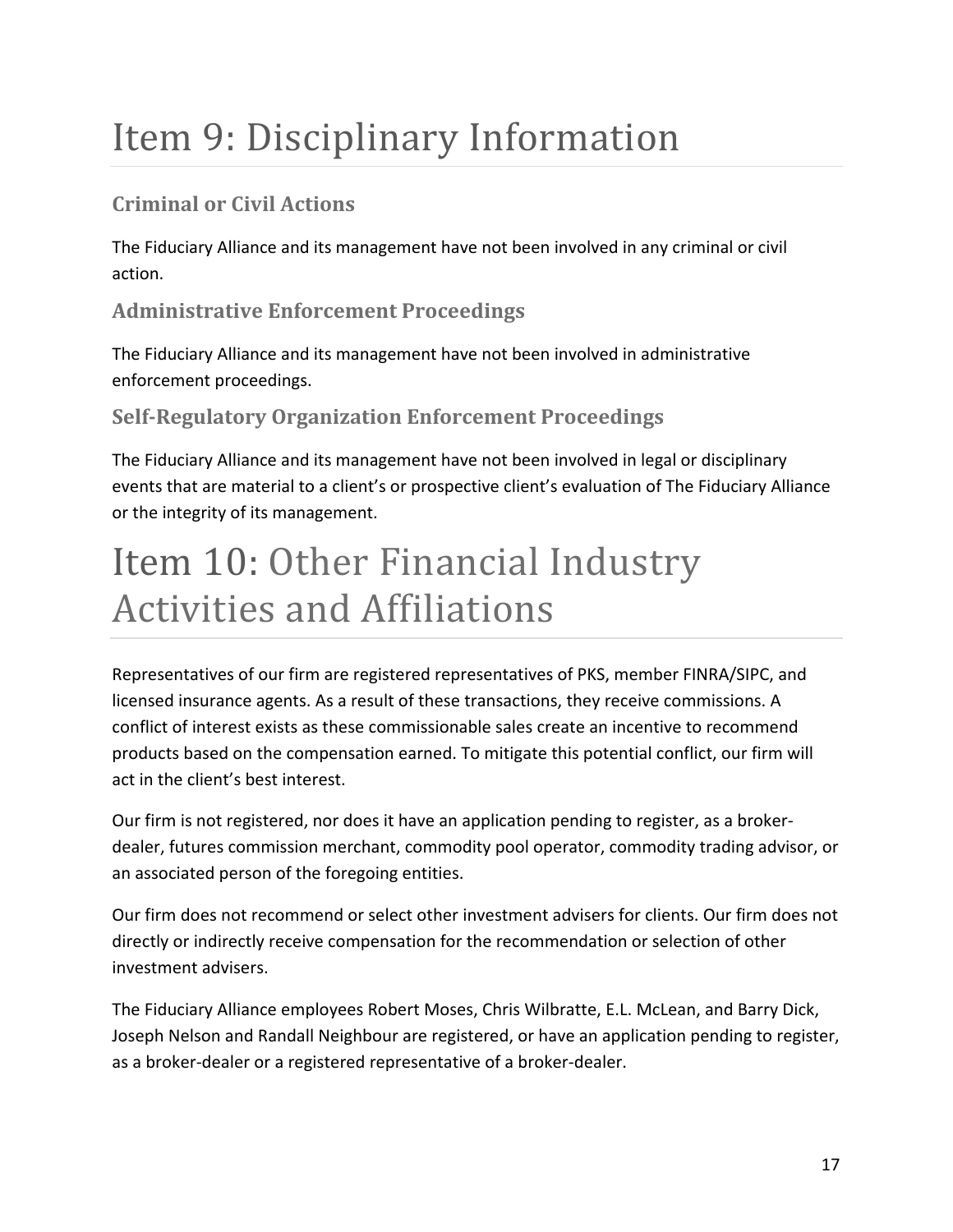No Fiduciary Alliance employee is registered, or have an application pending to register, as a futures commission merchant, commodity pool operator or a commodity trading advisor.

The Fiduciary Alliance does not have any related parties. As a result, we do not have a relationship with any related parties.

The Fiduciary Alliance only receives compensation directly from clients. We do not receive compensation from any outside source. We do not have any conflicts of interest with any outside party.

Anthony Mahfood and Steve Tolleson are licensed to sell life and health insurance and may engage in product sales with our clients, for which he will receive additional compensation. Any commissions received through life or health insurance sales do not offset advisory fees the client may pay for advisory services under The Fiduciary Alliance.

David Chudyk is appointed with Nationwide Insurance Companies and their affiliates to sell fixed insurance/annuity products as well as property/casualty insurance during normal market hours at the branch location. Mr. Chudyk is also the sole owner of The David Chudyk Agency, acting as an insurance agent.

#### **Recommendations or Selections of Other Investment Advisers**

The Fiduciary Alliance refers clients to other investment advisers to manage their accounts. In such circumstances. This situation creates a conflict of interest. However, when referring clients to another investment adviser, the client's best interest and suitability of the other investment advisers will be the main determining factors of The Fiduciary Alliance. This relationship is disclosed to the client at the commencement of the advisory relationship. These compensation arrangements present a conflict of interest because The Fiduciary Alliance has a financial incentive to recommend the services of the other investment advisers. You are not obligated, contractually or otherwise, to use the services of any other investment advisers we recommend. Additionally, The Fiduciary Alliance will only recommend another investment adviser who is properly licensed or registered as an investment adviser.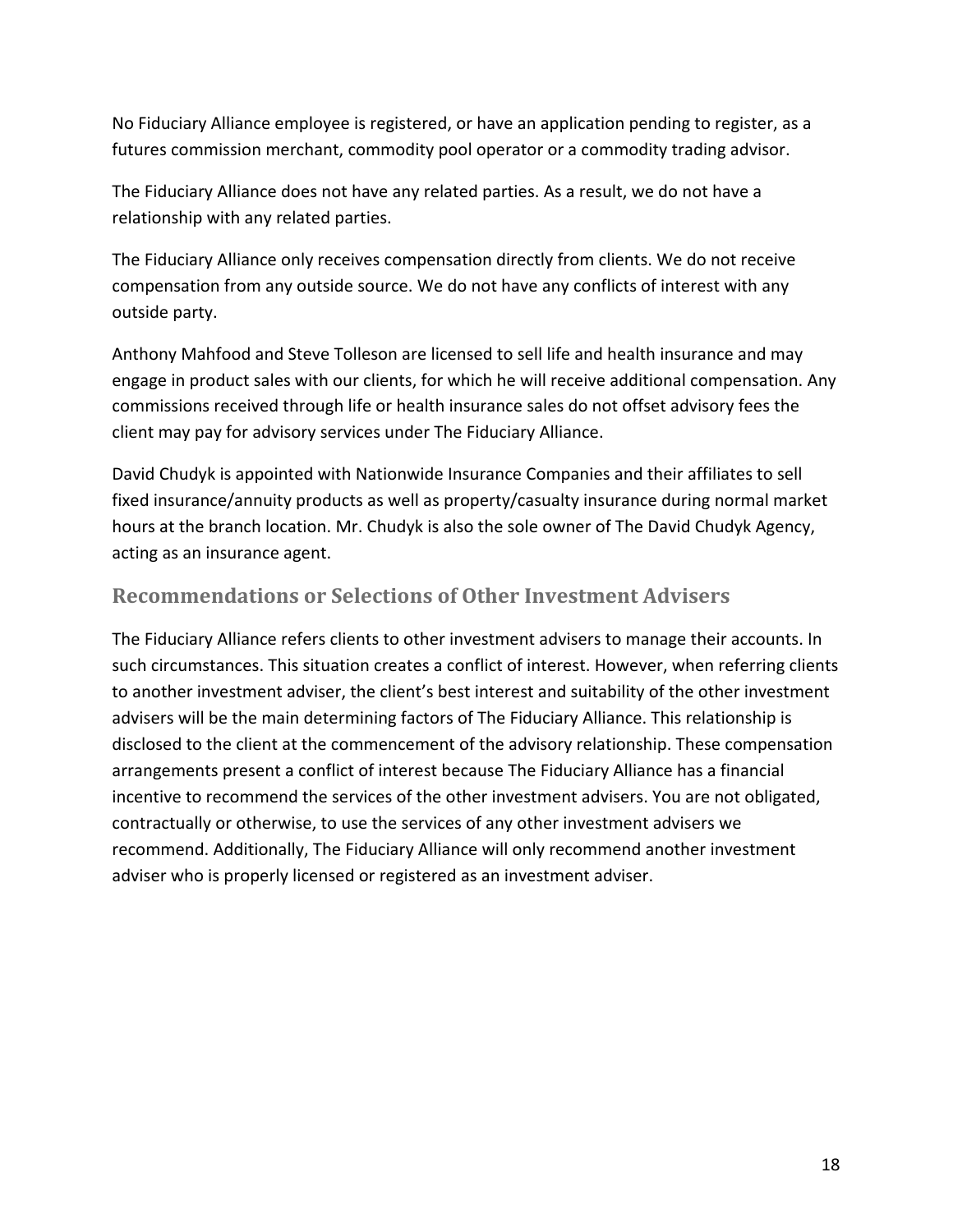# <span id="page-18-0"></span>Item 11: Code of Ethics, Participation or Interest in Client Transactions and Personal Trading

As a fiduciary, our firm and its associates have a duty of utmost good faith to act solely in the best interests of each client. Our clients entrust us with their funds and personal information, which in turn places a high standard on our conduct and integrity. Our fiduciary duty is a core aspect of our Code of Ethics and represents the expected basis of all of our dealings.

### **Code of Ethics Description**

This code does not attempt to identify all possible conflicts of interest, and literal compliance with each of its specific provisions will not shield associated persons from liability for personal trading or other conduct that violates a fiduciary duty to advisory clients. A summary of the Code of Ethics' Principles is outlined below.

- Integrity Associated persons shall offer and provide professional services with integrity.
- Objectivity Associated persons shall be objective in providing professional services to clients.
- Competence Associated persons shall provide services to clients competently and maintain the necessary knowledge and skill to continue to do so in those areas in which they are engaged.
- Fairness Associated persons shall perform professional services in a manner that is fair and reasonable to clients, principals, partners, and employers, and shall disclose conflict(s) of interest in providing such services.
- Confidentiality Associated persons shall not disclose confidential client information without the specific consent of the client unless in response to proper legal process, or as required by law.
- Professionalism Associated persons' conduct in all matter shall reflect credit of the profession.
- Diligence Associated persons shall act diligently in providing professional services.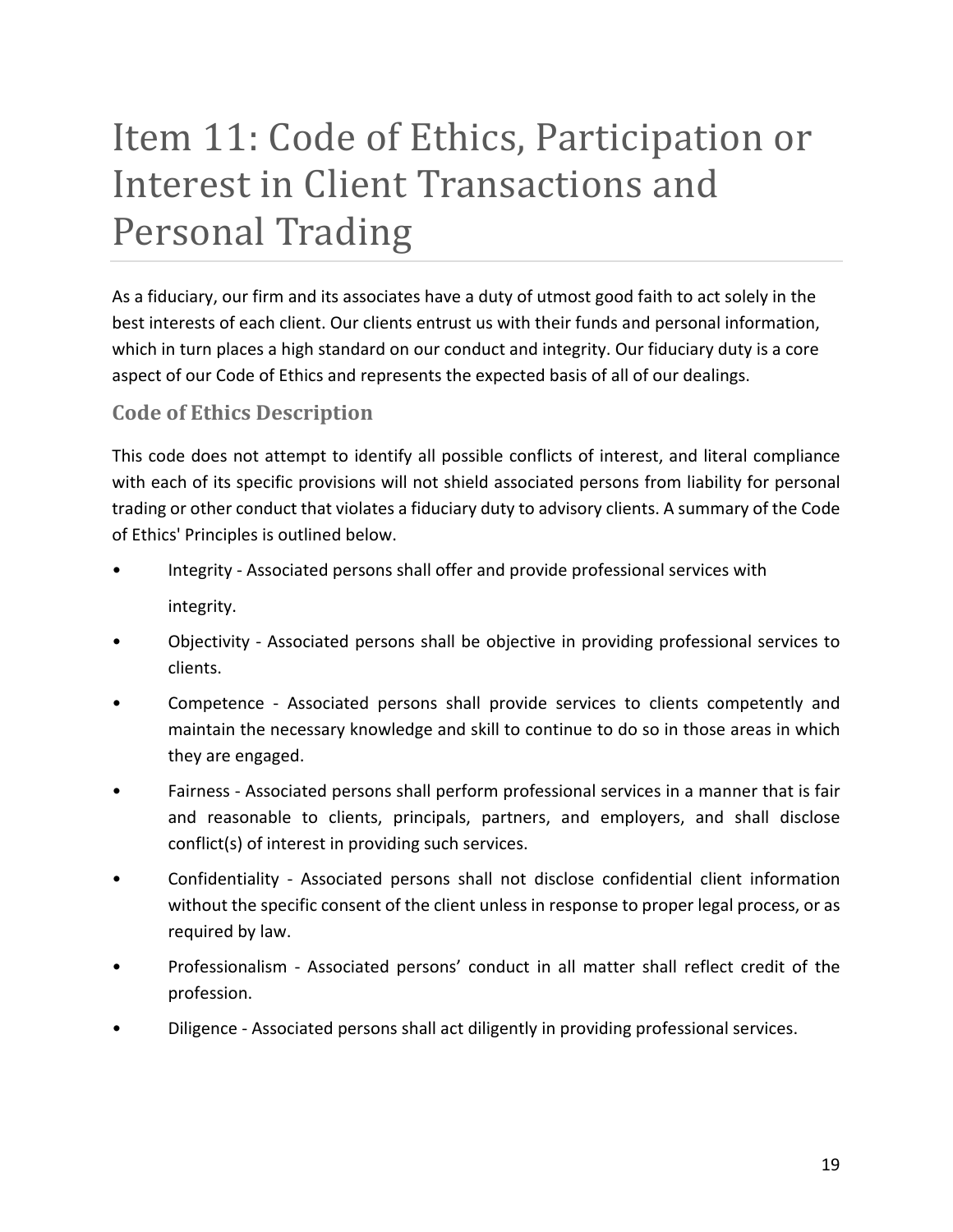We periodically review and amend our Code of Ethics to ensure that it remains current, and we require all firm access persons to attest to their understanding of and adherence to the Code of Ethics at least annually. Our firm will provide of copy of its Code of Ethics to any client or prospective client upon request.

## **Investment Recommendations Involving a Material Financial Interest and Conflicts of Interest**

Neither our firm, its associates or any related person is authorized to recommend to a client, or effect a transaction for a client, involving any security in which our firm or a related person has a material financial interest, such as in the capacity as an underwriter, adviser to the issuer, etc.

## **Advisory Firm Purchase of Same Securities Recommended to Clients and Conflicts of Interest**

Our firm and its "related persons" may buy or sell securities similar to, or different from, those we recommend to clients for their accounts. This would include employees co-investing in a limited partner capacity in private equity deals recommended to our clients. In an effort to reduce or eliminate certain conflicts of interest involving the firm or personal trading, our policy may require that we restrict or prohibit associates' transactions in specific reportable securities transactions. Any exceptions or trading pre-clearance must be approved by the firm principal in advance of the transaction in an account, and we maintain the required personal securities transaction records per regulation.

## **Trading Securities At/Around the Same Time as Client's Securities**

From time to time, our firm or its "related persons" may buy or sell securities for themselves at or around the same time as clients. We will not trade non-mutual fund securities prior to the same security for clients on the day trading.

## <span id="page-19-0"></span>Item 12: Brokerage Practices

## **Factors Used to Select Custodians and/or Broker-Dealers**

Fiduciary Alliance LLC does not have any affiliation with Broker-Dealers. Specific custodian recommendations are made to client based on their need for such services. We recommend custodians based on the reputation and services provided by the firm.

#### **1. Research and Other Soft-Dollar Benefits**

We currently do not receive soft dollar benefits.

#### **2. Brokerage for Client Referrals**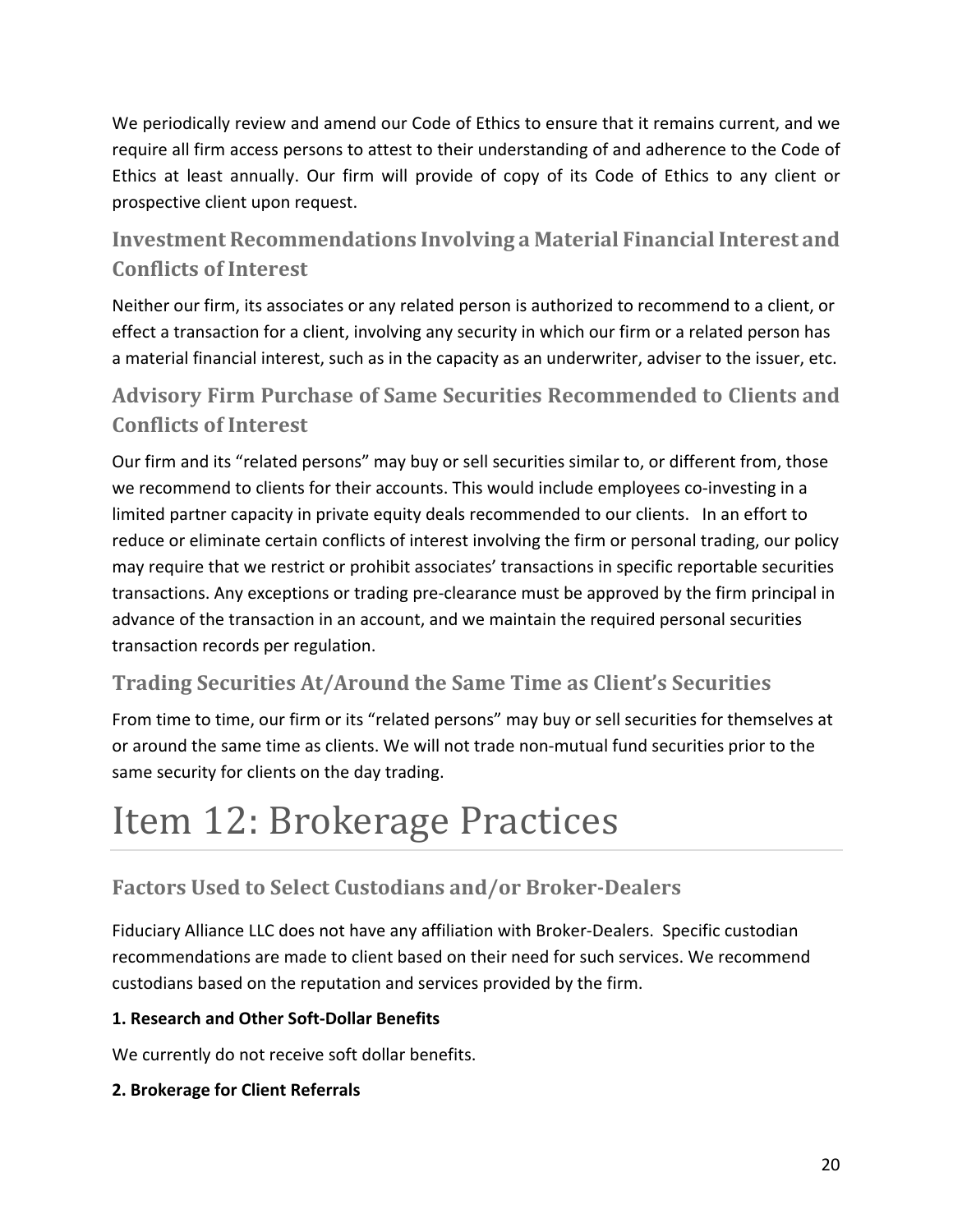We receive no referrals from a broker-dealer or third party in exchange for using that brokerdealer or third party.

#### **3. Clients Directing Which Broker/Dealer/Custodian to Use**

We do recommend a specific custodian for clients to use, however, clients may custody their assets at a custodian of their choice. Clients may also direct us to use a specific broker-dealer to execute transactions. By allowing clients to choose a specific custodian, we may be unable to achieve most favorable execution of client transaction and this may cost clients' money over using a lower-cost custodian.

## **Aggregating (Block) Trading for Multiple Client Accounts**

Generally, we combine multiple orders for shares of the same securities purchased for advisory accounts we manage (this practice is commonly referred to as "block trading"). We will then distribute a portion of the shares to participating accounts in a fair and equitable manner. The distribution of the shares purchased is typically proportionate to the size of the account, but it is not based on account performance or the amount or structure of management fees. Subject to our discretion, regarding particular circumstances and market conditions, when we combine orders, each participating account pays an average price per share for all transactions and pays a proportionate share of all transaction costs. Accounts owned by our firm or persons associated with our firm may participate in block trading with your accounts; however, they will not be given preferential treatment.

### **Participant Account Management (Discretionary)**

We use a third party platform to facilitate management of held away assets such as defined contribution plan participant accounts, with discretion. The platform allows us to avoid being considered to have custody of Client funds since we do not have direct access to Client log-in credentials to affect trades. We are not affiliated with the platform in any way and receive no compensation from them for using their platform. A link will be provided to the Client allowing them to connect an account(s) to the platform. Once Client account(s) is connected to the platform, Adviser will review the current account allocations. When deemed necessary, Adviser will rebalance the account considering client investment goals and risk tolerance, and any change in allocations will consider current economic and market trends. The goal is to improve account performance over time, minimize loss during difficult markets, and manage internal fees that harm account performance. Client account(s) will be reviewed at least quarterly and allocation changes will be made as deemed necessary.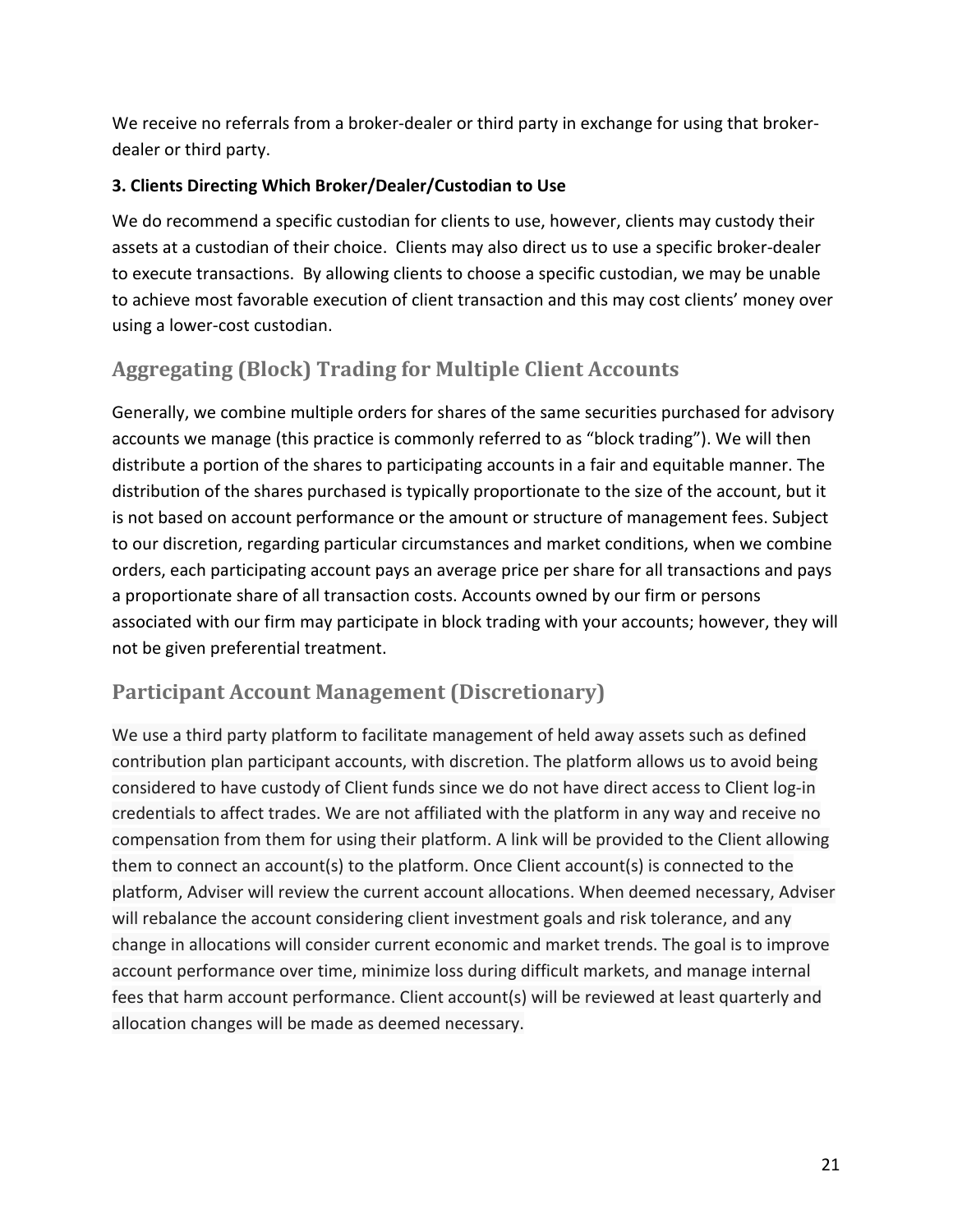## **TD Ameritrade Institutional**

For clients who we recommend TD Ameritrade Inc., for we participate in the institutional advisor program (the "Program") offered by TD Ameritrade Institutional. TD Ameritrade Institutional is a division of TD Ameritrade Inc., member FINRA/SIPC ("TD Ameritrade "), an unaffiliated SEC-registered broker-dealer and FINRA member. TD Ameritrade offers to independent investment advisors services which include custody of securities, trade execution, clearance and settlement of transactions. We receive some benefits from TD Ameritrade through our participation in the Program, as discussed below in Item 14.

### **Betterment Institutional**

For clients who we use Betterment Institutional for, we recommend they use MTG, LLC dba Betterment Securities ("Betterment Securities"), a registered broker-dealer, member SIPC, as the qualified custodian. We are independently owned and operated and are not affiliated with Betterment Securities. Betterment Securities will hold your assets in a brokerage account and buy and sell securities when we and/or you instruct them to. While we may recommend that you use Betterment Securities as custodian/broker, you will decide whether to do so and will open your account with Betterment Securities by entering into an account agreement directly with them. We do not open the account for you, although we may assist you in doing so. If you do not wish to place your assets with Betterment Securities, then we cannot manage your account on Betterment Institutional (defined below).

### **Your Brokerage and Custody Costs**

For our clients' accounts that Betterment Securities maintains, Betterment Securities generally does not charge you separately for custody services but is compensated as part of the Betterment Institutional (defined below) platform fee, which is a percentage of the dollar amount of assets in the account in lieu of commissions. We have determined that having Betterment Securities execute trades is consistent with our duty to seek "best execution" of your trades. Best execution means the most favorable terms for a transaction based on all relevant factors, including those listed above (see "Factors Used to Select Custodians and/or Broker-Dealers").

### **Services Available to Us via Betterment Institutional**

Betterment Securities serves as broker dealer to Betterment Institutional, an investment and advice platform serving independent investment advisory firms like us ("Betterment Institutional"). Betterment Institutional also makes available various support services which may not be available to Betterment's retail customers. Some of those services help us manage or administer our clients' accounts, while others help us manage and grow our business. Betterment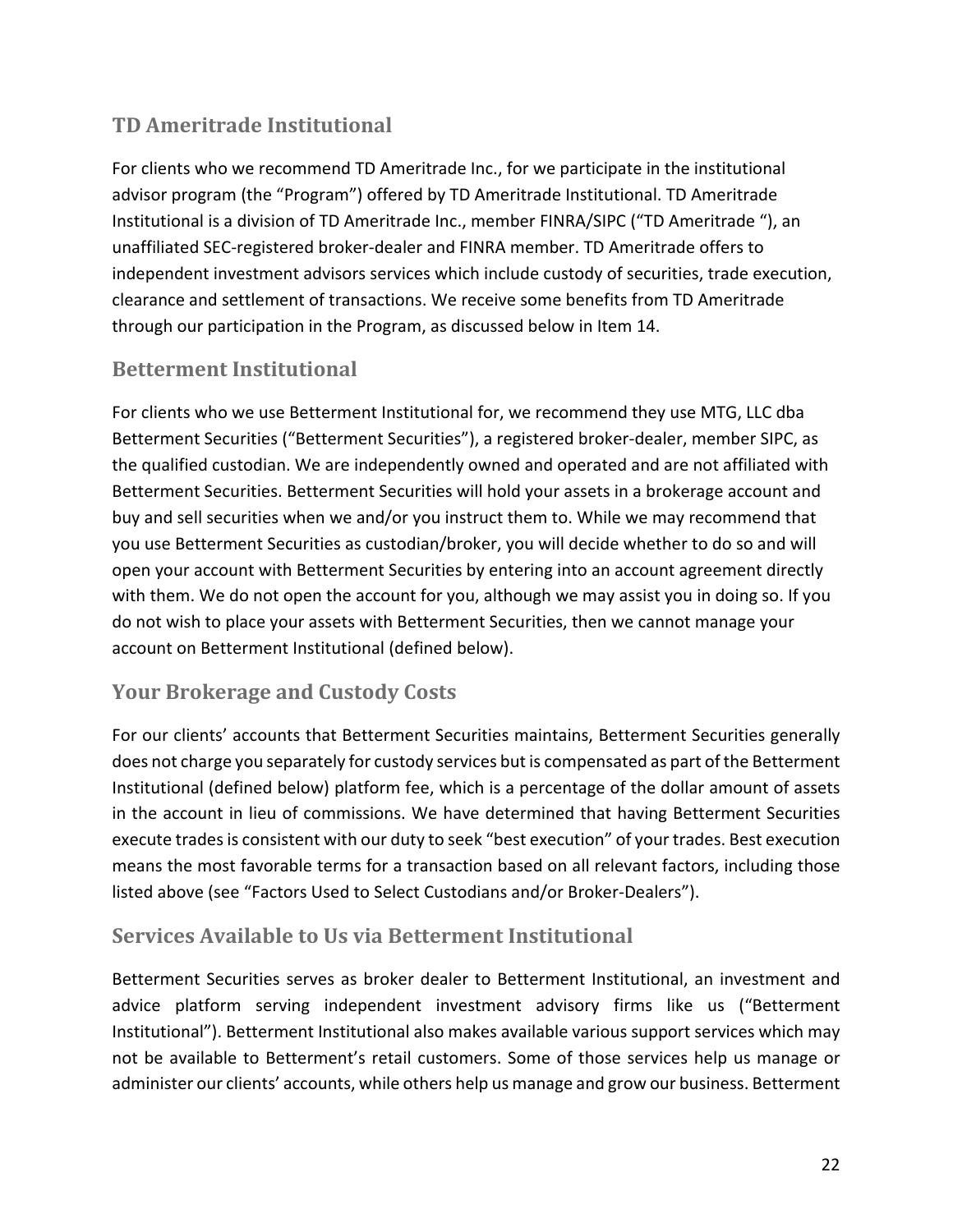Institutional's support services are generally available on an unsolicited basis (we don't have to request them) and at no charge to us. Following is a more detailed description of Betterment Institutional's support services:

- 1. SERVICES THAT BENEFIT YOU. Betterment Institutional includes access to a range of investment products, execution of securities transactions, and custody of client assets through Betterment Securities. Betterment Securities' services described in this paragraph generally benefit you and your account.
- 2. SERVICES THAT MAY NOT DIRECTLY BENEFIT YOU. Betterment Institutional also makes available to us other products and services that benefit us, but may not directly benefit you or your account. These products and services assist us in managing and administering our clients' accounts, such as software and technology that may:
	- a. Assist with back-office functions, recordkeeping, and client reporting of our clients' accounts.
	- b. Provide access to client account data (such as duplicate trade confirmations and account statements).
	- c. Provide pricing and other market data.
- 3. SERVICES THAT GENERALLY BENEFIT ONLY US. By using Betterment Institutional, we will be offered other services intended to help us manage and further develop our business enterprise. These services include:
	- a. Educational conferences and events.
	- b. Consulting on technology, compliance, legal, and business needs.
	- c. Publications and conferences on practice management and business succession.

### **Our Interest in Betterment Securities' Services**

The availability of these services from Betterment Institutional benefits us because we do not have to produce or purchase them. In addition, we don't have to pay for Betterment Securities' services. These services may be contingent upon us committing a certain amount of business to Betterment Securities in assets in custody. We may have an incentive to recommend that you maintain your account with Betterment Securities, based on our interest in receiving Betterment Institutional and Betterment Securities' services that benefit our business rather than based on your interest in receiving the best value in custody services and the most favorable execution of your transactions. This is a potential conflict of interest. We believe, however, that our selection of Betterment Securities as custodian and broker is in the best interests of our clients. Our selection is primarily supported by the scope, quality, and price of Betterment Securities' services and not Betterment Institutional and Betterment Securities' services that benefit only us.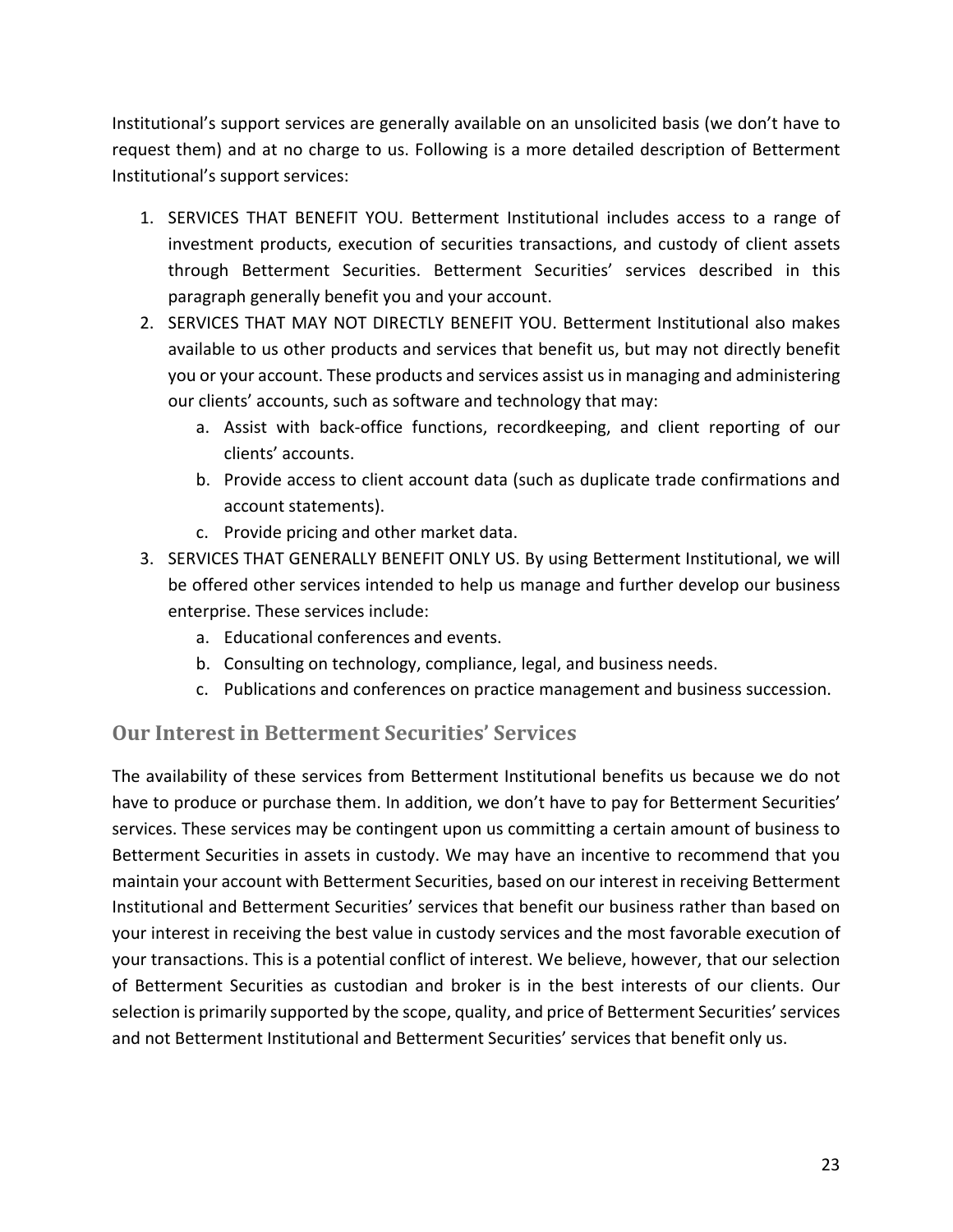## <span id="page-23-0"></span>Item 13: Review of Accounts

Client accounts with the Investment Management Service will be reviewed regularly on a quarterly basis by Brian Boughner and Anthony Mahfood who are Managing Members of The Fiduciary Alliance. The account is reviewed with regards to the client's investment policies and risk tolerance levels. Events that may trigger a special review would be unusual performance, addition or deletions of client-imposed restrictions, excessive draw-down, volatility in performance, or buy and sell decisions from the firm or per client's needs.

Clients will receive trade confirmations from the broker(s) for each transaction in their accounts as well as monthly or quarterly statements and annual tax reporting statements from their custodian showing all activity in the accounts, such as receipt of dividends and interest.

The Fiduciary Alliance will make available written reports to Investment Management clients on a quarterly basis. We urge clients to compare these reports against the account statements they receive from their custodian.

## <span id="page-23-1"></span>Item 14: Client Referrals and Other Compensation

We have referral fee arrangements with unaffiliated solicitors. These arrangements comply with Rule 206(4)-3 and Rule 206(4)-5 requirements under the Investment Advisers Act of 1940.

## **TD Ameritrade**

As disclosed above in Item 12, we participate in TD Ameritrade's institutional customer program and may recommend TD Ameritrade to clients for custody and brokerage services. There is no direct link between our participation in the program and the investment advice we give to our clients, although we receive economic benefits through our participation in the program that are typically not available to TD Ameritrade retail investors. These benefits include the following products and services (provided without cost or at a discount): receipt of duplicate client statements and confirmations; research related products and tools; consulting services; access to a trading desk; access to block trading (which provides the ability to aggregate securities transactions for execution and then allocate the appropriate shares to client accounts); the ability to have advisory fees deducted directly from client accounts; access to an electronic communications network for client order entry and account information; access to mutual funds with no transaction fees and to certain institutional money managers;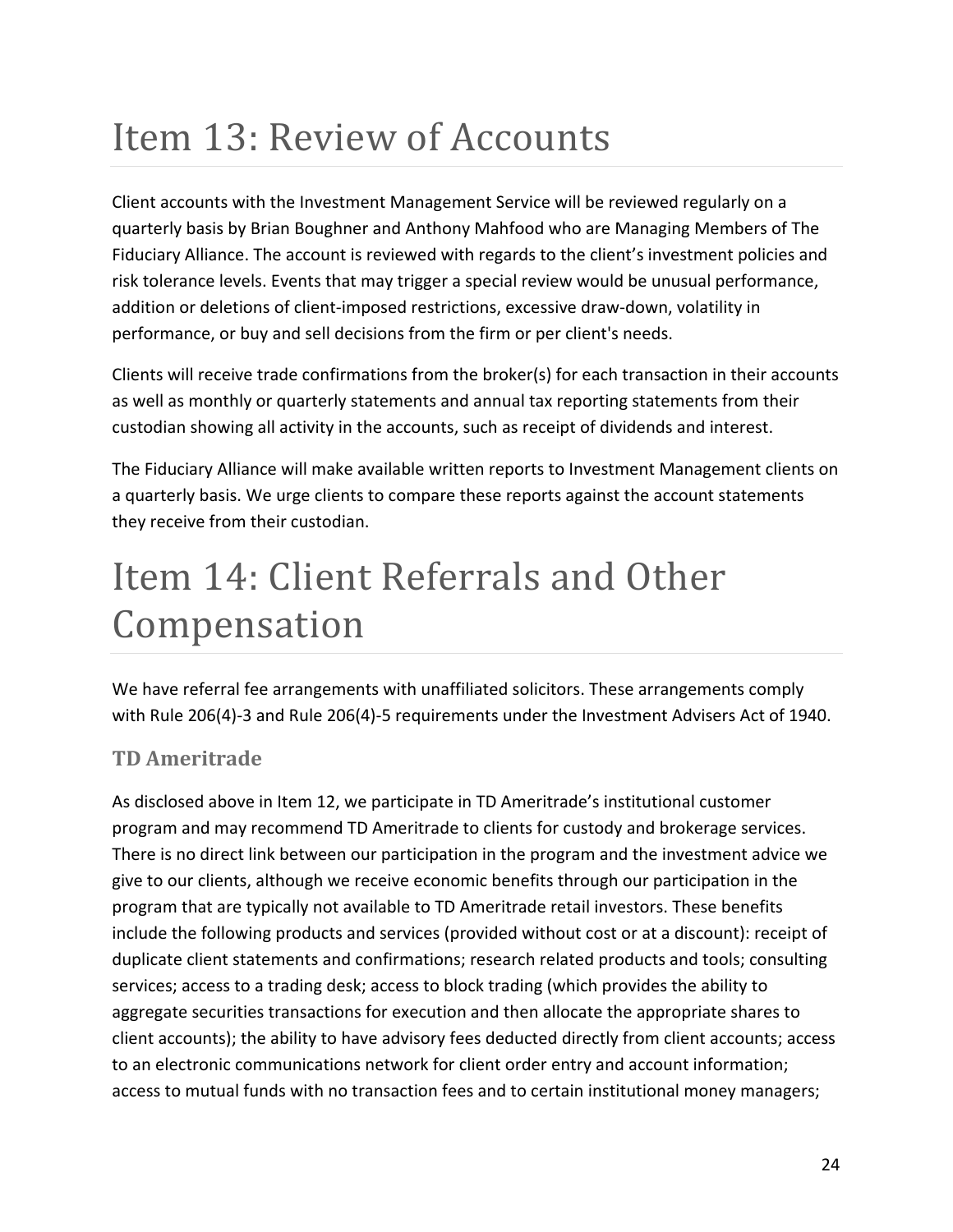and discounts on compliance, marketing, research, technology, and practice management products or services provided to us by third party vendors. TD Ameritrade may also have paid for business consulting and professional services received by our related persons. Some of the products and services made available by TD Ameritrade through the program may benefit us but may not benefit our client accounts. These products or services may assist us in managing and administering client accounts, including accounts not maintained at TD Ameritrade. Other services made available by TD Ameritrade are intended to help us manage and further develop our business enterprise. The benefits received by us or our personnel through participation in the program do not depend on the amount of brokerage transactions directed to TD Ameritrade. As part of our fiduciary duties to clients, we endeavor at all times to put the interests of our clients first. Clients should be aware, however, that the receipt of economic benefits by us or our related persons in and of itself creates a potential conflict of interest and may indirectly influence our choice of TD Ameritrade for custody and brokerage services.

### **Betterment Institutional**

We receive a non-economic benefit from Betterment Institutional and Betterment Securities in the form of the support products and services it makes available to us and other independent investment advisors whose clients maintain their accounts at Betterment Securities. These products and services, how they benefit us, and the related conflicts of interest are described above (see Item 12—Brokerage Practices). The availability to us of Betterment Institutional and Betterment Securities' products and services is not based on us giving particular investment advice, such as buying particular securities for our clients.

The Fiduciary Alliance may be compensated by other investment advisors when The Fiduciary Alliance's clients are referred to investment products sponsored by that investment advisor.

## <span id="page-24-0"></span>Item 15: Custody

The Fiduciary Alliance does not accept custody of client funds. Clients should receive at least quarterly statements from the broker dealer, bank or other qualified custodian that holds and maintains client's investment assets. We urge you to carefully review such statements and compare such official custodial records to the account statements or reports that we may provide to you. Our statements or reports may vary from custodial statements based on accounting procedures, reporting dates, or valuation methodologies of certain securities.